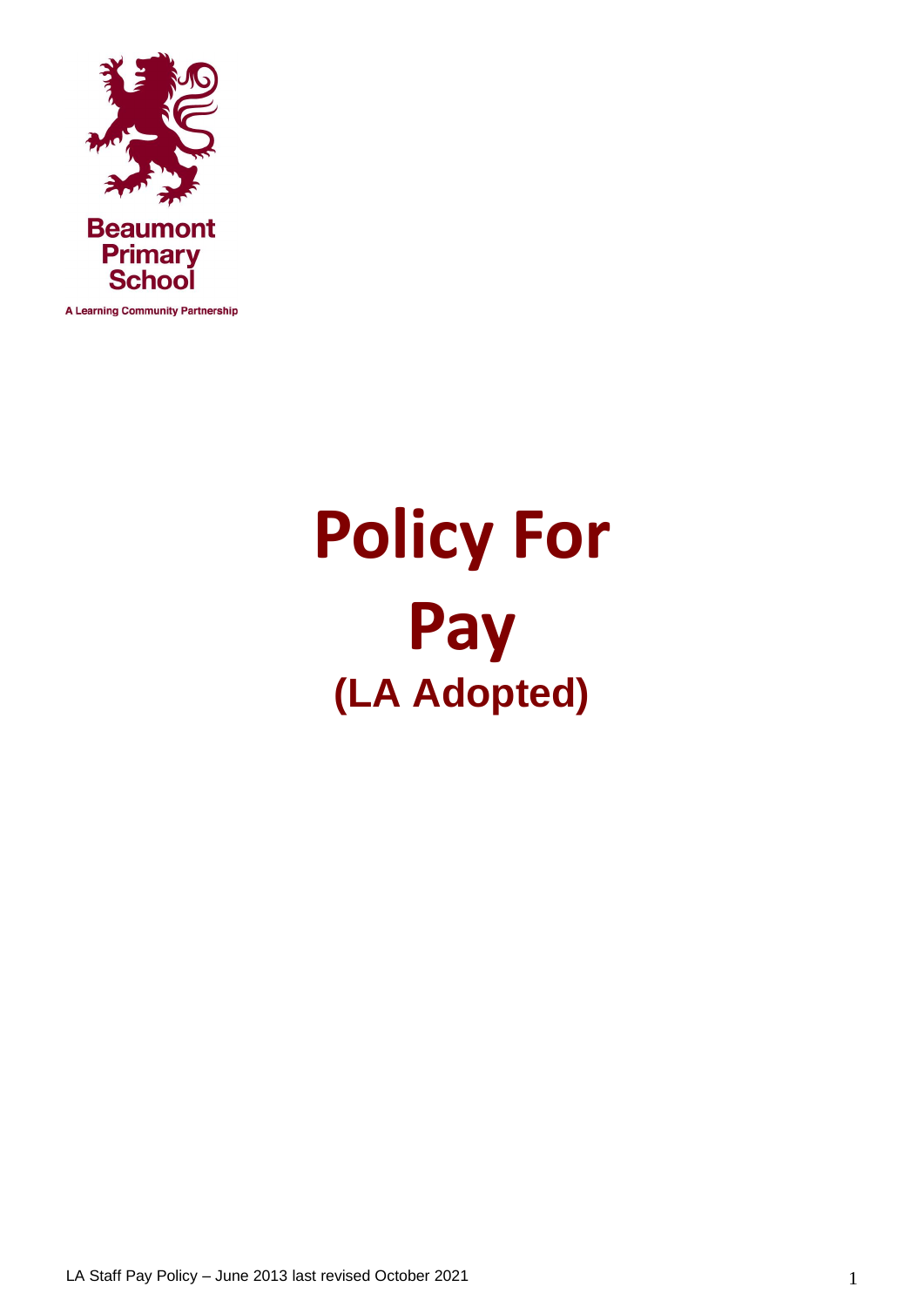# **BEAUMONT PRIMARY SCHOOL PAY POLICY**

## **For implementation from 1 September 2021**

## **1 INTRODUCTION**

- 1.1 This Policy has been adopted by the Governing Board and applies to all teachers and support staff employed to work at Beaumont Primary School (hereafter referred to as 'the school'). It has been consulted on with staff and the recognised trade unions.
- 1.2 Nothing in this Policy should be interpreted as contradicting or overriding the provisions of the current School Teachers' Pay and Conditions Document ("STPCD") which are mandatory. As a maintained school, the school will also adhere to the Council's Employment Based Cost Review (EBCR) and job evaluation arrangements for support staff.
- 1.3 The Policy will be reviewed annually by the Governing Board and particularly where there are changes in the STPCD affecting areas of discretion to be exercised by the 'relevant body'. Changes in the pay of support staff in community schools will be determined in accordance with the Council's decisions as recommended to Governing Boards. Consultation with staff and recognised trade union representatives will be undertaken prior to any changes being adopted. The review of the policy will include trends of progression across specific groups of staff to assess its effect and the school's continued compliance with equalities legislation.
- 1.4 The Policy should be read in conjunction, as appropriate, with other Human Resources policies and procedures, including in particular the school's Recruitment Policy and the school's policy on Reorganisation and Restructuring. These are available from the school or on <http://www.octavopartnership.org/resources>Reference should also be made to the related documents section below.
- 1.5 The school will maintain a staffing structure, which shows the number and grades of jobs within the school. Staff, through their professional associations and trade unions, will be consulted on any proposed changes to this structure. This will include the school's policy for rewarding TLR3s, for example stating remuneration levels and whether all TLR3s will be of the same duration or whether duration will vary according to circumstances. \*The current staffing structure is attached as Appendix 1.
- 1.6 The Governing Board has delegated full powers to the Personnel Committee. This Committee is responsible for determining all pay matters in accordance with the Pay Policy, the schools appointments procedure and the school's Performance Management Policy. The Governing Board, operating through this Committee, will ensure that discretionary pay elements are used in a fair, equitable and consistent manner. Appendix 2 confirms the terms of reference of the Personnel Committee.
- 1.7 The headteacher will make recommendations on pay for all staff in the school, and the Personnel Committee will make the recommendation for the pay of the Headteacher. The Personnel Committee will oversee all pay decisions.

## **Related Documents**

This Pay Policy will be applied as supplemented by specific provisions contained within:-

- The School Teachers Pay & Conditions document
- The NJC National Agreement on Pay and Conditions of Service ("the Green Book")
- The Council's Policy covering job evaluation, grading and other local agreements
- The School's Restructuring & Reorganisation Policy
- The Teachers' Pension & Local Government Pension Scheme and the Council's policy regarding "discretionary" pension provisions, as determined by Croydon Council and the school's Governing Board
- The School's Capability procedure for Teachers and for support staff as recommended to Governing Boards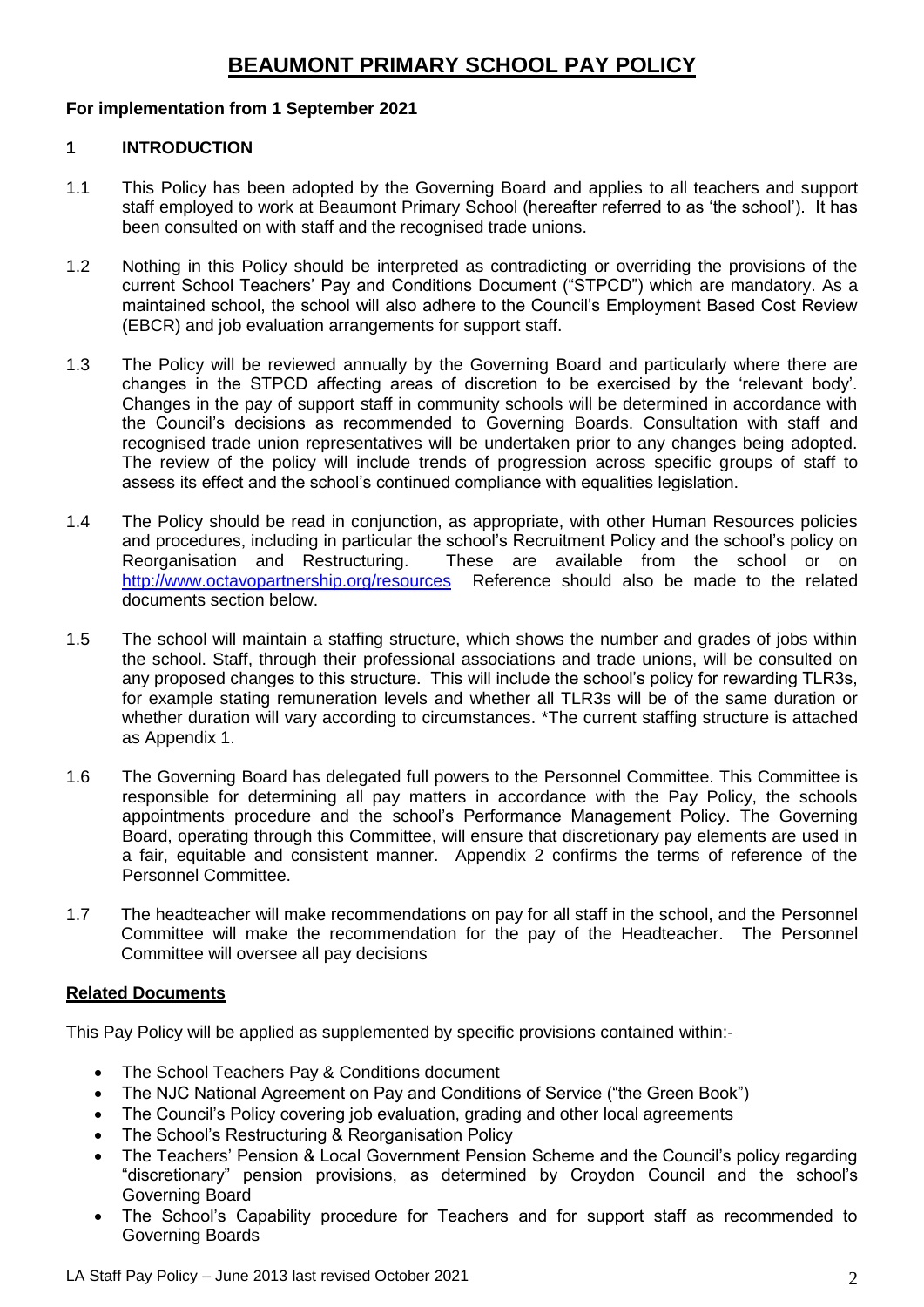- The Council's Employment Base Cost Review
- The Council's Single Status Agreement
- The Rewarding Additional Duties policy & procedure
- The School's Redeployment policy
- The School's appraisal policies for support staff and teachers
- The 'Burgundy book' for teachers
- Teachers Performance Management Regulation

## **2 PRINCIPLES AND OBJECTIVES**

- 2.1 This model pay policy is not intended to duplicate the School Teachers' Pay and Conditions Document ("STPCD"), however, there are some sections within the Document which are discretionary. This Policy will indicate how Governing Boards will apply this.
- 2.2 The school recognises the need to manage pay equitably and will ensure through this policy that pay has a positive influence by undertaking to:
	- support the school's development including current priorities and targets;
	- demonstrate that all pay decisions are made consistently and fairly, in compliance with antidiscrimination legislation;
	- ensure that appropriate arrangements are made for staff to appeal against any pay decision affecting them personally, and for such appeals to be heard by a panel of governors whose members have not been involved previously in the decision against which an appeal is made;
	- within its budget, and recognising the different terms and conditions, to reward all staff appropriately, with similar considerations being given to teaching staff and support staff;
	- to use the nationally and locally agreed pay scales, together with any discretions available to them, to best advantage in order to recruit and retain the highest quality staff at the appropriate rate of pay;
	- to ensure that all staff have confidence that they are receiving fair and equal treatment;
	- to inform staff of changes to their pay;
	- to ensure that staff are aware of the procedures within which pay decisions are made and that any appeals arising from decisions on remuneration are addressed objectively, fairly and within agreed timescales.

All appointed teachers are paid in accordance with the statutory provisions of the School Teachers' Pay and Conditions Document (STPCD) as updated from time to time. A copy of the latest version may be found from the school or on-line at [http://www.education.gov.uk/search/results?q=schools+teachers+pay+and+conditions.](http://www.education.gov.uk/search/results?q=schools+teachers+pay+and+conditions)

All pay-related decisions are made taking full account of STPCD and the teachers' professional associations and trade unions have been consulted on this pay policy. All pay related decisions are taken in compliance with current employment legislation including The Equality Act 2010, The Equal Pay Act 1970, The Employment Rights Act 1996, The Employment Relations Act 1999 and The Employment Act 2002, The Part-time Workers (Prevention of Less Favourable Treatment) Regulations 2000, The Employment Act 2002 (Dispute Resolution) Regulations, and The Fixed Term Employees (Prevention of Less Favourable Treatment) Regulations 2002.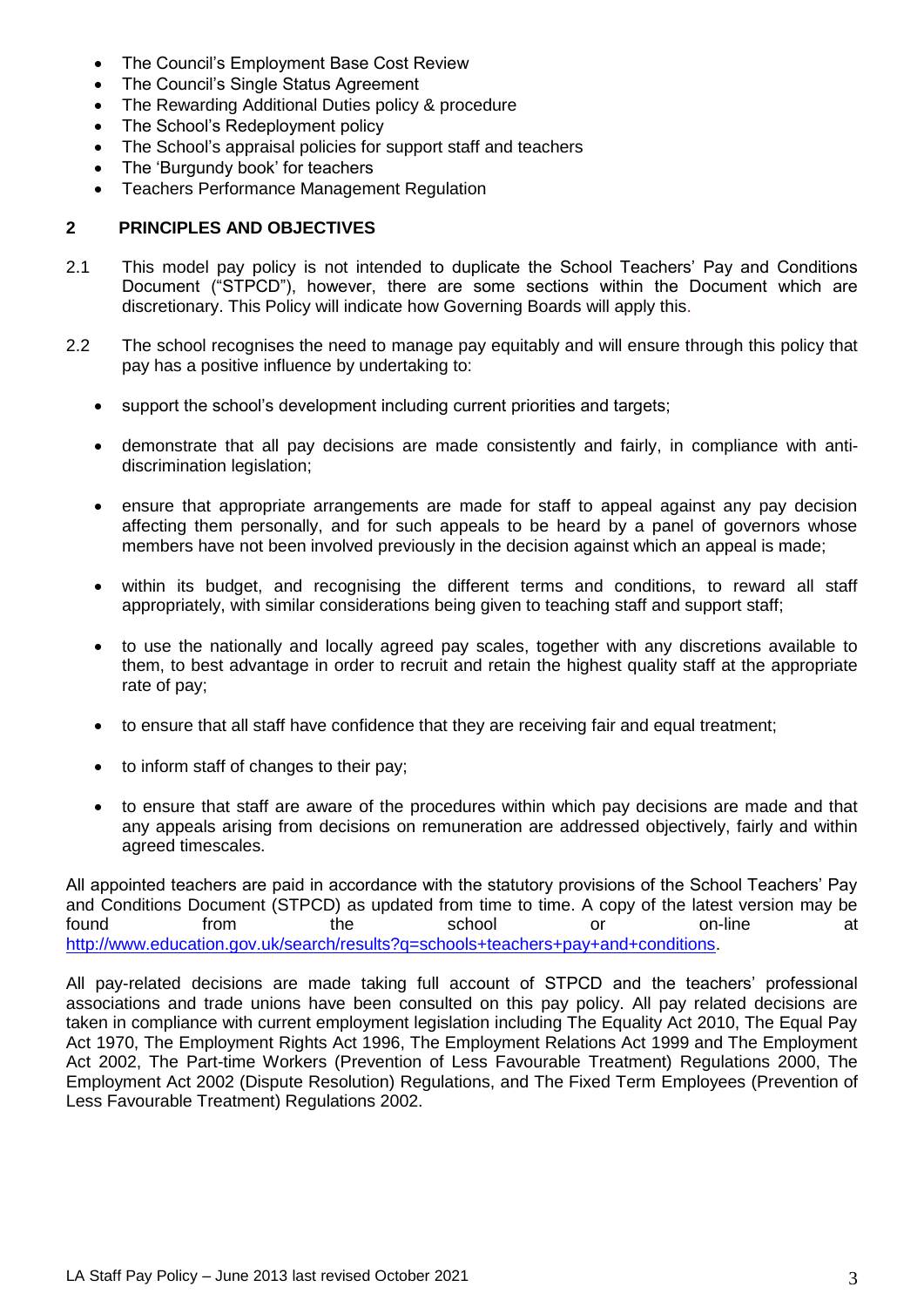## **3 TERMINOLOGY**

3.1 The "relevant body" for pay purposes in respect of teachers employed at the school is the Governing Board.

3.2 Unless otherwise stated the words in Part One of this Policy shall have the same meaning as the words in the STPCD

## **4 PAY RANGES AND PAY SCALES**

4.1 The School Teachers' Pay and Conditions Document gives a national minimum and maximum for the pay ranges for Unqualified Teachers, Main Scale Teachers, Upper Pay Range Teachers, Leading Practitioners and the Leadership Group. The Governing Board determines the pay scales and will review them on an annual basis. The values of the pay scales adopted by the Governing Board of this school are shown in appendix 5 of this policy.

## **5 PAY REVIEWS**

5.1 The Governing Board will ensure that each teacher's salary is reviewed annually, with effect from 1 September and all teachers are given a written statement setting out their salary and any other financial benefits to which they are entitled no later than by 31 October each year.

This will mean that recommendations about teacher's pay should be completed by 10 October of each year in order to allow for any appeals against the recommendation to be lodged and heard.

5.2 Reviews may take place at other times of the year to reflect any changes in circumstances or job description that lead to a change in the basis for calculating an individual's pay. A written statement will be given after any review and where applicable will give information about the basis on which it was made.

5.3 Where a pay determination leads or may lead to the start of a period of safeguarding, the Governing Board will give the required notification as soon as possible and no later than one month after the date of the determination.

## **6 BASIC PAY DETERMINATION ON APPOINTMENT**

6.1 The Governing Board will determine the pay range for a vacancy prior to advertising it. On appointment it will determine the starting salary within that range to be offered to the successful candidate. The starting salary will therefore be by negotiation following consideration of previous experience.

6.2 In making such determinations, the Governing Board may take into account a range of factors, including:

- the nature of the post
- the level of qualifications, skills and experience required
- market conditions
- the wider school context

There is no assumption that a teacher will be paid at the same rate as they were being paid in a previous school although in practice this may be the norm in order to recruit able staff.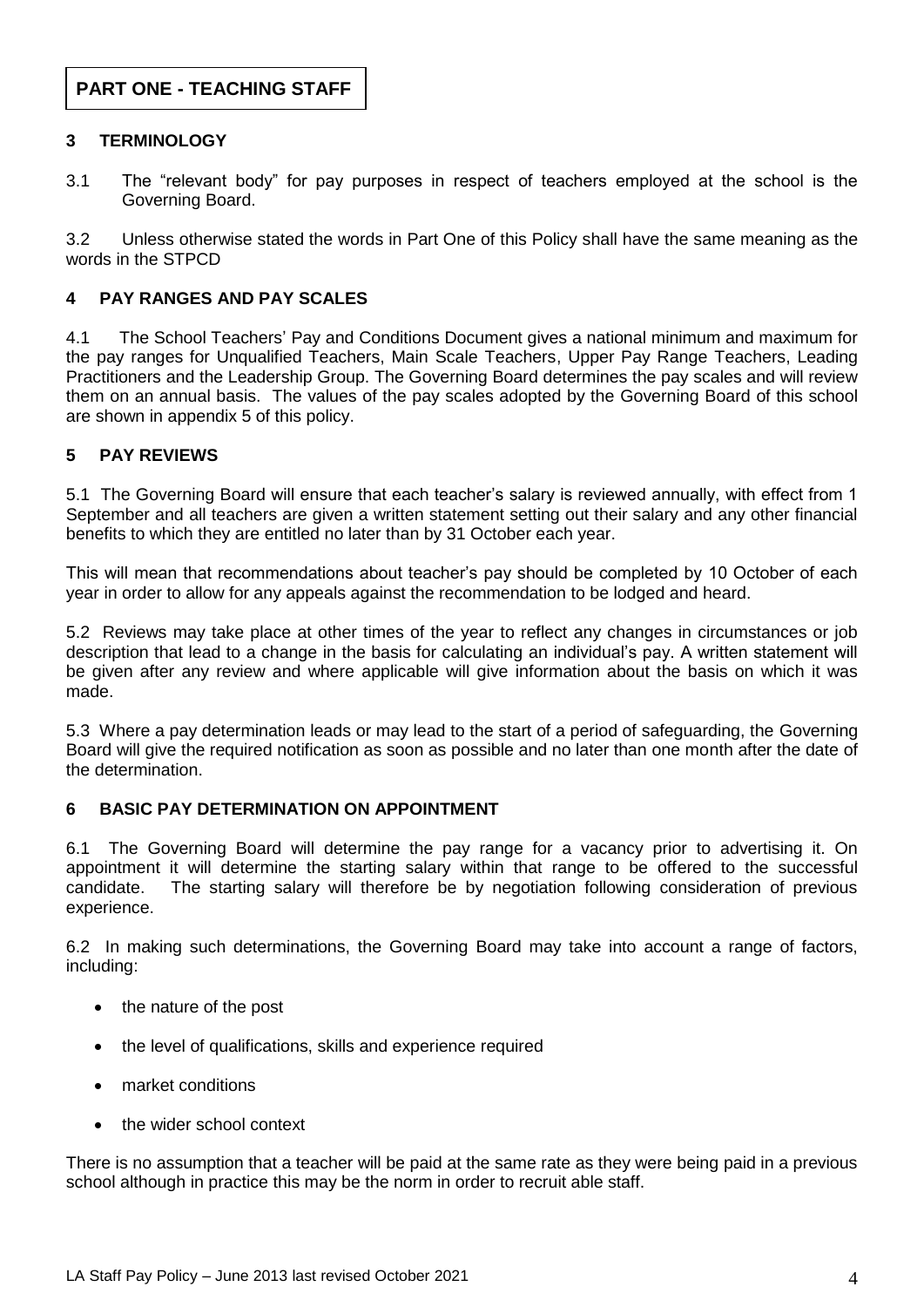## **7 PAY PROGRESSION BASED ON PERFORMANCE**

7.1 The school recognises that the performance of a teacher is the most important factor in deciding on salary levels, but that high level performance is achieved through high quality and successful experience, and focused professional development. Therefore, this policy recognises the links between experience and performance, and seeks consistently to incentivise the very best teachers, at the same time as ensuring they develop strong and well-embedded skills whilst building their craft.

7.2 In this school all teachers can expect to receive regular, constructive feedback on their performance and are subject to annual appraisal that recognises their strengths, informs plans for their future development, and helps to enhance their professional practice. The arrangements for teacher appraisal are set out in the school's appraisal policy.

7.3 Decisions regarding pay progression will be made with reference to the teachers' appraisal reports and the pay recommendations they contain. In the case of NQTs, whose appraisal arrangements are different, pay decisions will be made by means of the statutory induction process. It will be possible for a 'no progression' determination to be made without recourse to the capability procedure.

7.4 There will be meetings throughout the appraisal process so that all teachers are aware of their progress towards meeting the criteria for pay progression. In the event that a teacher is unlikely to meet the criteria for pay progression they can expect to be alerted to this and given support to improve their performance.

7.5 NQTs receive regular feedback during their induction year, and schools should determine how best to use this information to inform the decision about whether they will receive an increment at the end of their first year of teaching. A guidance note, 'Pay Progression: NQTs", has been produced and school may wish to refer to this document as a basis for making the pay assessment.

7.6 To be fair and transparent, assessments of performance will be properly rooted in evidence. In this school we will ensure fairness by quality assurance and moderation by the Governing Board.

7.7 Teachers' appraisal reports will contain pay recommendations. Final decisions about whether or not to accept a pay recommendation will be made by the Governing Board, having regard to the appraisal report and taking into account advice from the senior leadership team. The Governing Board will consider its approach in the light of the school's budget and ensure that appropriate funding is allocated for pay progression at all levels.

Appendix 4 details how pay will be linked to performance in the school.

## **8 MOVEMENT TO THE UPPER PAY RANGE**

8.1 Decisions made about movement to the upper pay range in one school will not be binding on another school

## **8.2 Applications and Evidence**

8.2.1 Any qualified teacher may apply to be paid on the upper pay range and **any such application must be assessed in line with this policy**. It is the responsibility of the teacher to decide whether or not they wish to apply to be paid on the upper pay range.

8.2.2 Applications may be made in writing to the headteacher once a year. The deadline for receipt is 30 September for progression from the start of that academic year.

8.2.3 If a teacher is simultaneously employed at another school(s), they may submit separate applications if they wish to apply to be paid on the upper pay range in that school or schools. This school will not be bound by any pay decision made by another school.

8.2.4 All applications should include the results of reviews or appraisals under the 2011 or 2012 regulations, including any recommendation on pay for the 2 years immediately preceding the application for assessment. Teachers have the option of submitting additional evidence to support their application.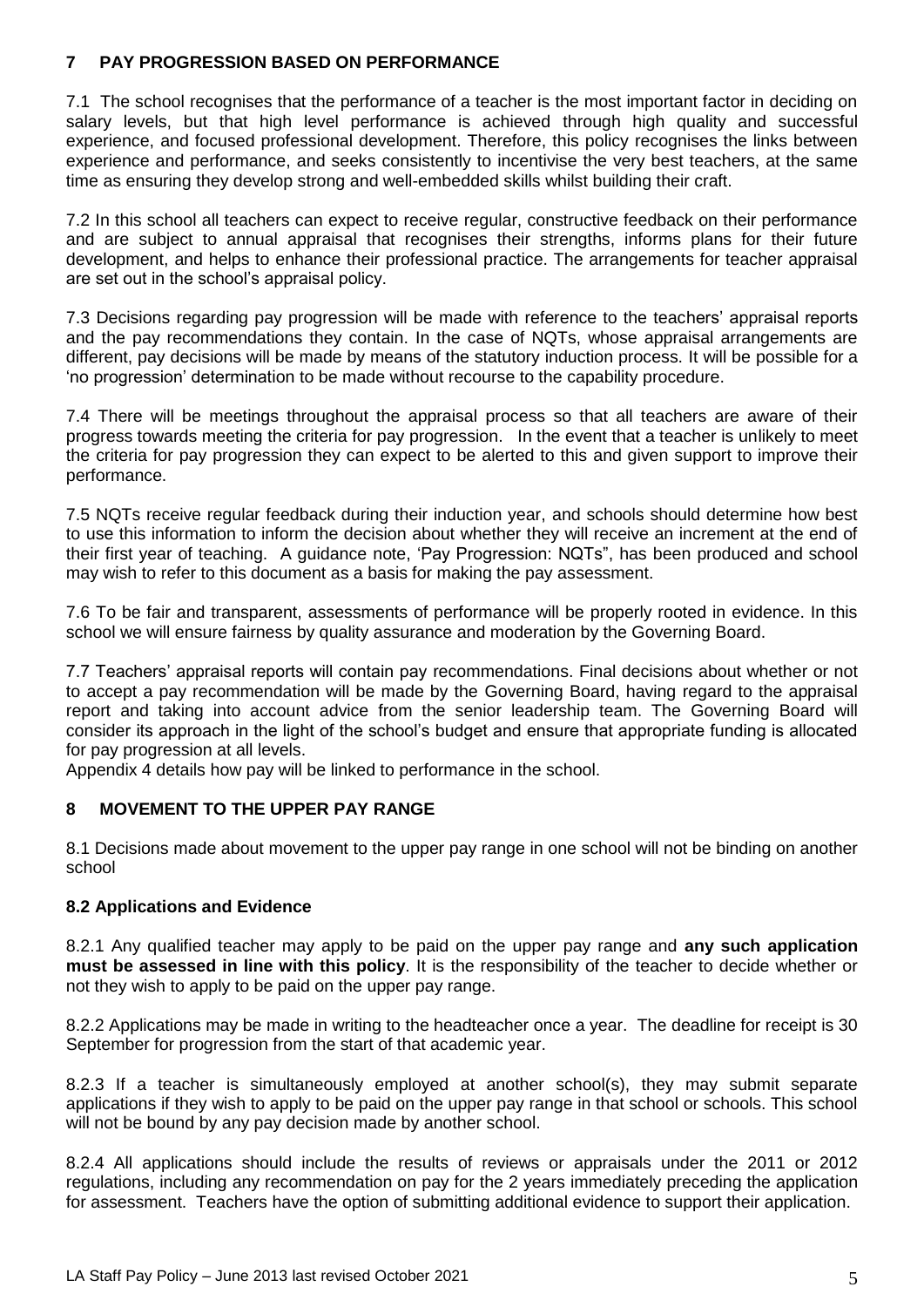8.2.5 The fact that a teacher is paid on the upper pay range does not imply that they have to take on additional management responsibilities although they do have responsibilities for the wider work of the school including for example coaching and mentoring other teachers and assisting them to develop their teaching practice.

## **8.3 The Assessment**

8.3.1 An application from a qualified teacher will be successful where the Governing Board is satisfied that:

(a) the teacher is highly competent in all elements of the relevant standards;

 'highly competent' means performance which is not only good but also good enough to provide coaching and mentoring to other teachers, give advice to them and demonstrate to them effective teaching practice and how to make a wider contribution to the work of the school, in order to help them meet the relevant standards and develop their teaching practice.

and

(b) the teacher's achievements and contribution to the school are substantial and sustained.

 'substantial' means of real importance, validity or value to the school; play a critical role in the life of the school; provide a role model for teaching and learning; make a distinctive contribution to the raising of pupil standards; take advantage of appropriate opportunities for professional development and use the outcomes effectively to improve pupils' learning; and

 'sustained' means maintained continuously over the previous 2 academic years and demonstrated by an overall grade of Level 1 in the appraisals for the 2 years immediately preceding the application for assessment. A lesser period of time can be considered in situations such as maternity or long term sickness. If a teacher is working on a part time basis, the period of time remains 2 years and is not lengthened on a pro rata basis.

8.3.2 The application will be assessed by the headteacher who will make a recommendation to the Personnel and Finance committees of the Governing Board so that they can make the final determination.

## **8.4 Processes and procedures**

8.4.1 The assessment and determination of the Governing Board will be made by 31 October and applicants will receive a response within 10 working days of the date of the determination.

8.4.2 If successful, applicants will move to the upper pay range from the start of the academic year. Successful applicants will be placed on the minimum of the upper pay range.

8.4.3 If unsuccessful, feedback will be provided by a member of the senior leadership team within 10 workings of the date of the determination by the Governing Board and will be confirmed in writing

8.4.4 Any appeals against a recommendation or a decision not to move the teacher to the upper pay range will be heard under the arrangements outlined in paragraph 22.

## **9 PART-TIME TEACHERS**

9.1 Teachers employed on an ongoing basis at the school but who work less than a full working week are deemed to be part-time. The Governing Board will give them a written statement detailing their working time obligations and the standard mechanism used to determine their pay, subject to the provisions of the statutory pay and working time arrangements and by comparison with the school's timetabled teaching week for a full-time teacher in an equivalent post.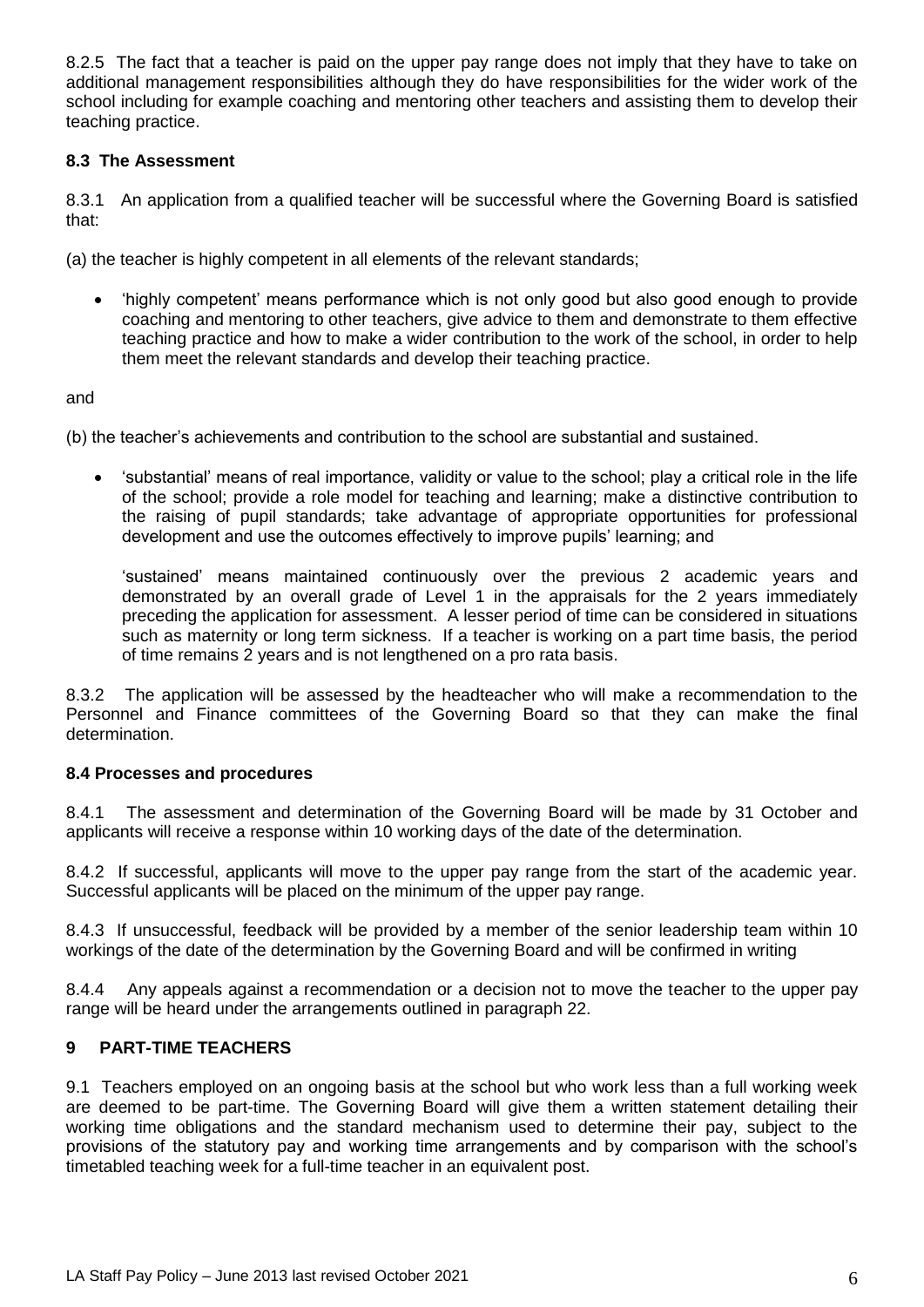## **10 SHORT NOTICE/SUPPLY TEACHERS**

10.1 Teachers employed on a day-to-day or other short notice basis will be paid on a daily basis calculated on the assumption that a full working year consists of 195 days; periods of employment for less than a day being calculated pro-rata.

## **11 PAY INCREASES ARISING FROM CHANGES TO THE SCHOOL TEACHERS PAY AND CONDITIONS DOCUMENT**

11.1 All teachers are paid in accordance with the statutory provisions of the Document as updated from time to time.

11.2 Cost of living pay rises in the School Teachers Pay and Conditions Document are only made to the minimum and maximum of the pay ranges. Although schools have the option of only applying the cost of living awards to the minimum and maximum of the pay ranges this school has decided to apply the same percentage cost of living pay increase to all spine points in the pay ranges.

11.3 This school will apply the same cost of living increases to TLR and SEN allowances as are applied to the pay ranges, provided they are within the ranges stipulated in the STPCD.

## **12 UNQUALIFIED TEACHERS**

12.1 The School will only employ unqualified teachers where they are:

- giving instruction in any art, skill, subject or group of subjects (including any form of vocational training) and have special qualifications and/or experience and where no suitable qualified teacher, graduate teacher, registered teacher or teacher on an employment-based teacher training scheme is available;
- overseas trained teachers;
- persons granted a licence under the provisions of Part II of Schedule 2 to the Education (Teachers) Regulations 1993;

student teachers, teacher trainees who have yet to pass the skills test and those undertaking employment based teacher training leading to QTS; or

- assistant teachers at a nursery school or teachers of a nursery class, who were employed as teachers under the Education (Teachers) Regulations 1982 before 1 September 1989.

12.2 Those beginning work as unqualified teachers will be placed on the minimum of the new pay range, unless the Governing Board determines that they have other relevant experience, in which case the salary will be reviewed in light of that experience.

12.3 It may be determined that an additional allowance is payable where it is considered that the unqualified teacher has:

a sustained additional responsibility that is focused on teaching and learning and requires the exercise of a teachers professional skills and judgement ; or

qualifications or experience which bring added value to the role s/he is undertaking.

12.4 Unqualified teachers will not hold TLRs, SEN allowances or Recruitment and Retention incentives and benefits.

#### **An unqualified teacher who becomes qualified**

12.5 Upon obtaining qualified teacher status an unqualified teacher will be transferred to a salary within the Main Pay Range for Teachers.

12.6 Where the teacher continues to be employed by the same school within which they were employed before they obtained qualified teacher status the teacher will be paid a salary which is the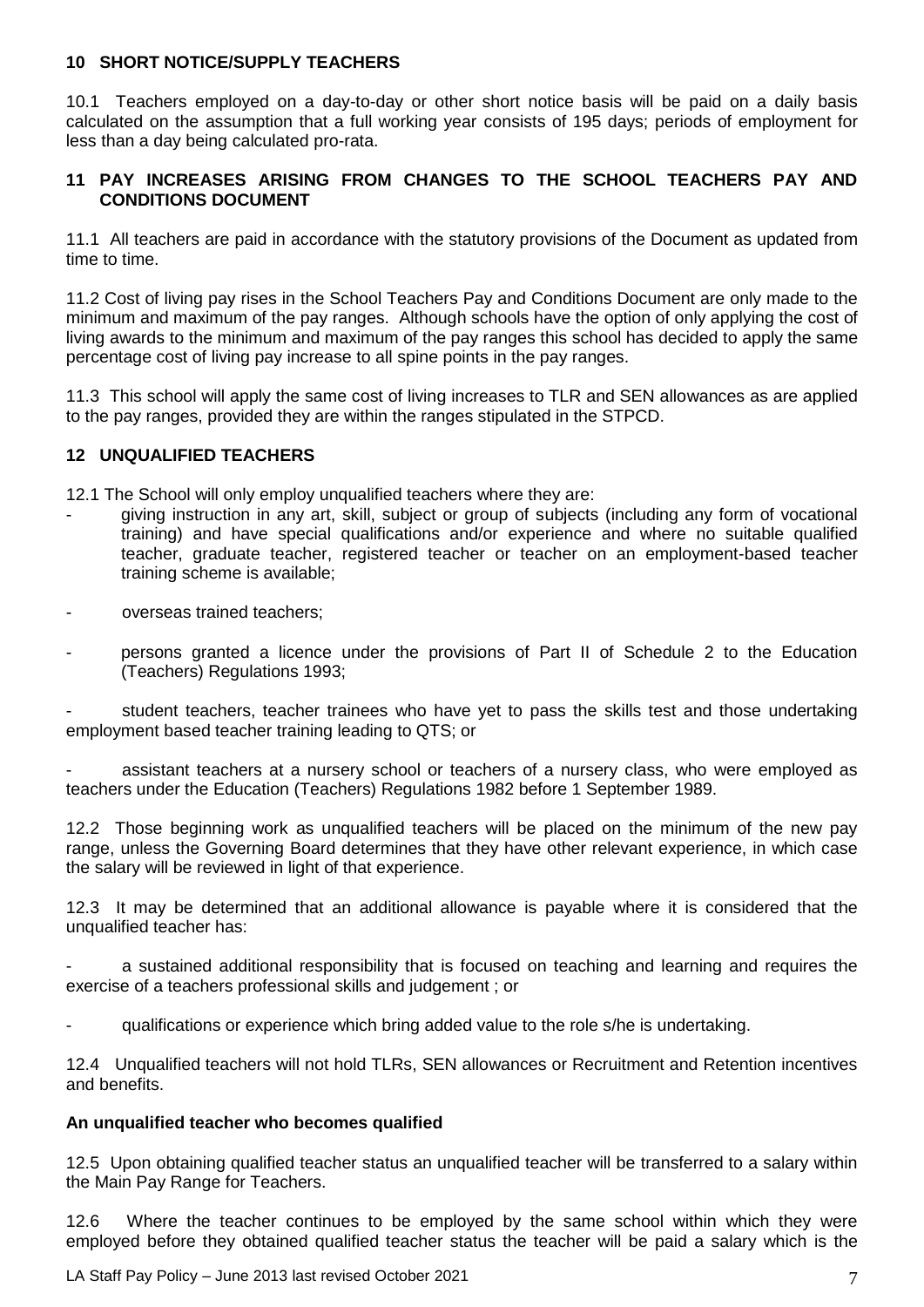same as, or higher than, the sum of the salary and any other allowance they were receiving (including any safeguarded sum), as the Governing Board considers to be appropriate.

12.7 A teacher who obtains qualified teacher status retrospectively under the regulations will be paid a lump sum by the relevant body responsible for the payment of remuneration at the time when qualified teacher status was effectively obtained.

12.8 The aforementioned lump sum will be the difference (if any) between the remuneration the teacher was actually paid as an unqualified teacher and the salary (not including any allowances) the teacher would have been paid as a qualified teacher, from the date qualified teacher status was effectively obtained to the date when the lump sum is paid.

## **13. LEADING PRACTITIONER**

13.1 Teachers are entitled to be paid on the pay range for leading practitioners if they are in a post whose primary purpose is to model and lead improvement of teaching skills.

13.2 Teachers on the pay range for leading practitioners must be an exemplar of teaching skills, lead the improvement of teaching skills in their school and carry out the professional responsibilities of a teacher other than a head teacher, including those responsibilities delegated by the head teacher.

13.3 A teacher on the pay range for leading practitioners must take a leadership role in developing, implementing, and evaluating policies and practice in their workplace that contribute to school improvement. This might include:

- (a) coaching, mentoring and induction of teachers, including trainees and newly qualified teachers;
- (b) disseminating materials and advising on practice, research and continuing professional development provision;
- (c) assessment and impact evaluation, including through demonstration lessons and classroom observation ;
- (d) helping teachers who are experiencing difficulties.

13.4 They may also be required to undertake this role in other schools or in relation to teachers from other schools.

13.5 – The nationally determined minimum and maximum for the pay range for leading practitioners is given in the school teachers pay and conditions document. The school will determine the post range when it establishes a leading practitioner post within its staffing structure.

## **14. LEADERSHIP GROUP**

14.1 Headteachers, Deputy Headteachers and Assistant Headteachers employed at the school shall be paid on the salary ranges determined in accordance with the provisions of the STPCD.

14.2 The salary ranges are determined according to a three step process. Further details about how to undertake this process can be found in the Department for Education document "Implementing your school's approach to pay""

14.3 The pay band for the Headteacher is L15-21 It will only be exceeded by more than 25% in wholly exceptional circumstances. In this situation a robust business case will be drawn up and external independent advice must be sought from an appropriate person or body who can decide whether it is justifiable to exceed the limit in a particular case. There must be a clear audit trail for any advice given and a full and accurate record of all decisions made and the reasoning behind them.

14.4 Where consideration is given to the Headteacher being appointed to as a Headteacher of more than one school, either on a temporary or permanent basis then the provisions of the STPCD will apply.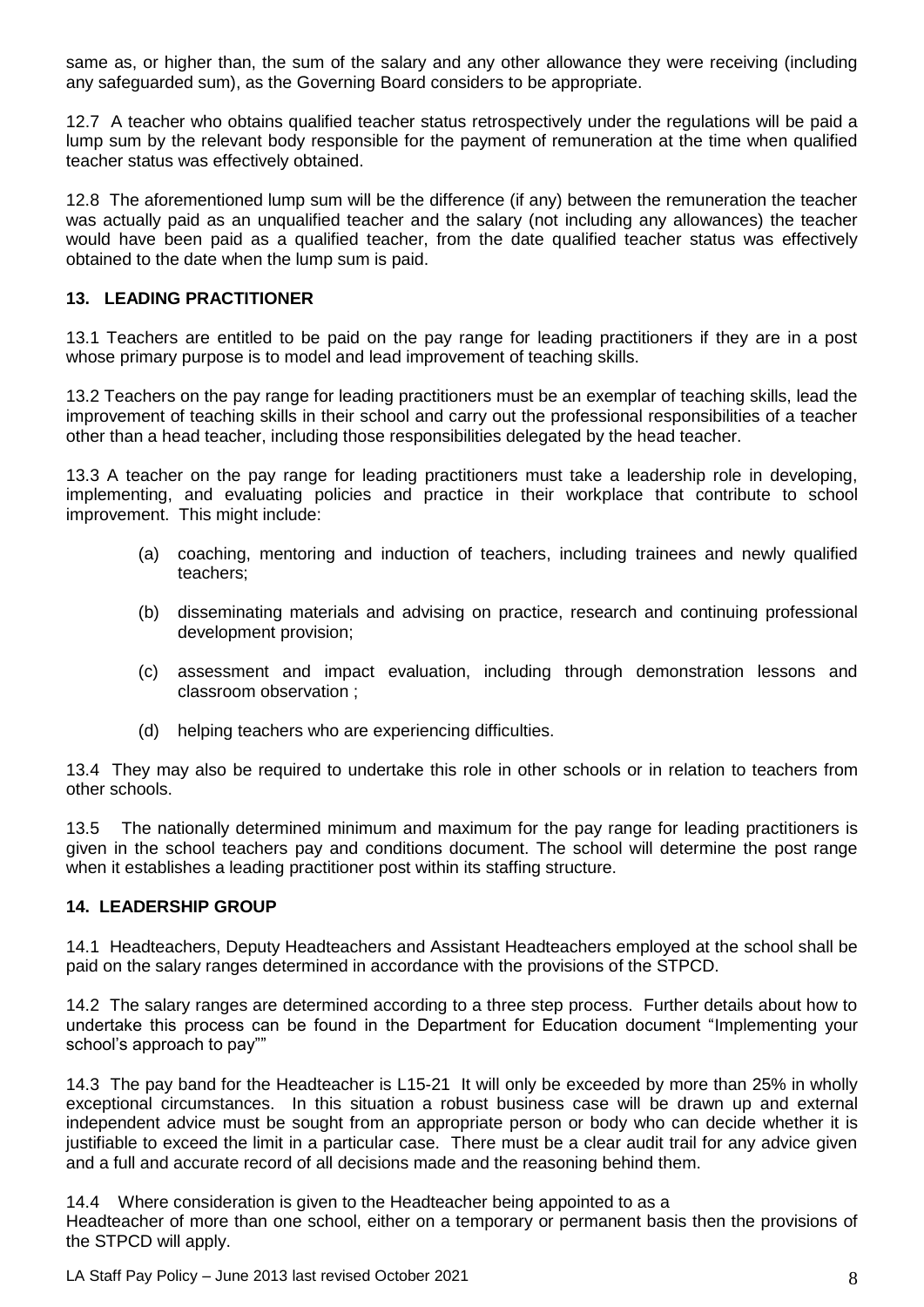## **Performance Review**

14.5 Progression through the appropriate pay range for all teachers in the leadership group will not be automatic.

14.6 An annual review of the performance of Assistant and Deputy Headteachers must be undertaken by 31 October and by 31 December for Headteachers using the schools performance management process. This will mean that recommendations about the pay of Assistant and Deputy Heads should be completed by 10 October and recommendations about the pay of Headteachers should be completed by 1 December of each year in order to allow for any appeals to be lodged and heard.

14.7 To achieve progression there must be a demonstration of sustained high quality performance, with particular regard to leadership, management and pupil progress at the school and a review of performance against performance objectives and teacher standards.

14.8 To be fair and transparent, judgements will be properly rooted in evidence and there must have been a successful review of performance.

14.9 A successful performance review, as prescribed by the appraisal regulations, will involve a performance management process of:

- performance objectives;
- classroom observation (where relevant)
- teacher standards
- other evidence.

14.10 To ensure that there has been a high quality performance, the performance review will assess that the individual has grown professionally by developing their leadership and (where relevant) teaching experience.

## **15. DETERMINATION OF DISCRETIONARY PAYMENTS TO HEAD TEACHERS**

15.1 The new approach to setting headteacher pay means that the need to make additional payments using allowances will be largely unnecessary as all relevant factors should be taken into account when setting the pay range. The exception to this is for temporary or irregular responsibilities or other very specific reasons which it is not appropriate to incorporate into permanent pay, such as housing or relocation costs. Such payments should be clearly time limited from the outset and cease when the responsibility ceases or circumstances change. Safeguarding does not apply to such arrangements. The total value of the salary and temporary payments made to a headteacher in any one year must not exceed 25% above the maximum of the headteacher group for their school. It will only be exceeded by more than 25% in wholly exceptional circumstances. In this situation a robust business case will be drawn up and external independent advice must be sought from an appropriate person or body who can decide whether it is justifiable to exceed the limit in a particular case. There must be a clear audit trail for any advice given and a full and accurate record of all decisions made and the reasoning behind them.

## **16. TEACHING AND LEARNING RESPONSIBILITY PAYMENTS (TLRs)**

16.1 TLRs will be awarded to classroom teachers undertaking a sustained responsibility in accordance with the conditions laid down in the STPCD. Such TLRs will be assigned to specific posts within the school's staffing structure.

16.2 In awarding a TLR 2 payment, the school is satisfied that the teacher's duties include a significant responsibility for which s/he is accountable, not required of all classroom teachers, and that-

- a) is focused on teaching and learning;
- b) requires the exercise of a teacher's professional skills and judgement;
- c) requires the teacher to lead, manage and develop a subject or curriculum area or to lead and manage pupil development across the curriculum;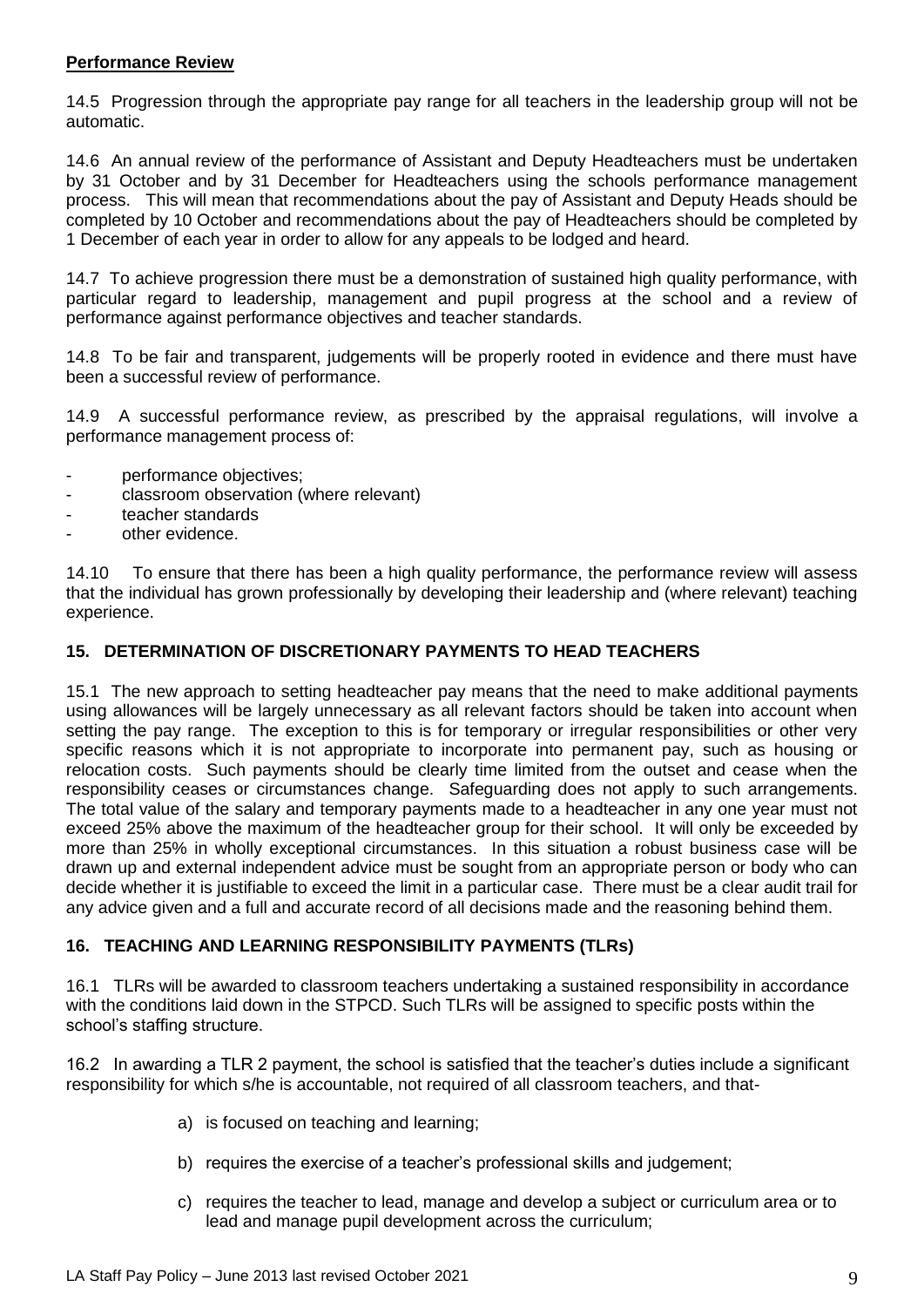- d) has an impact on the educational progress of pupils other than the teacher's assigned classes or groups of pupils;
- e) involves leading, developing and enhancing the teaching practice of other staff.

In awarding a TLR 1 payment, the school is satisfied that in addition to the criteria detailed above the teacher will also carry line management responsibility for a significant number of people.

16.4.1 The relevant body will award a fixed-term third TLR (TLR3) for clearly time-limited school improvement projects, one-off externally driven responsibilities or where teachers are undertaking planning, preparation, coordination of, or delivery of tutoring to provide catch-up support to pupils on learning lost to the pandemic, and where that tutoring work is taking place outside of normal directed hours but during the school day. The annual value of a TLR3 will be within the range given in the STPCD. The duration of the fixed term must be established at the outset and payment will be made on a monthly basis for the duration of the fixed term. The relevant body must not award consecutive TLR3s for the same responsibility unless it relates to tutoring as described above.

16.4.2 All TLR3s will be advertised internally, and all qualified teachers employed in the school will have an opportunity to apply for them.

16.5 The values of TLRs have been set by the Governing Board and are shown in the school's staffing structure (Appendix 1). The school will review the cash value of the TLRs annually in the light of pay awards made under the STPCD.

## **17. SPECIAL EDUCATIONAL NEEDS ALLOWANCES (FOR CLASSROOM TEACHERS)**

17.1 An SEN allowance will be paid to eligible classroom teachers under the provisions of the STPCD. The STPCD sets maximum and minimum values for such payments.

17.2 Where an SEN allowance is paid the spot value will be determined by taking account of the school's SEN provision and:

- i) whether any mandatory qualifications are required for the post;
- ii) the qualifications or expertise of the teacher relevant to the post; and
- iii) the relative demands of the post.

## **18. RECRUITMENT AND RETENTION INCENTIVES AND BENEFITS**

18.1 The payment of recruitment and retention incentives and benefits may be considered in respect of individual posts for which specific recruitment/retention difficulties have been identified. Any use of such payments will be applied on a non-discriminatory basis and on the basis of clearly defined criteria determined by the Governing Board from time to time. Please refer to current criteria in Appendix 3 to this policy.

18.2 Where it is determined to pay such an incentive/benefit, the amount will be determined to meet the circumstances of the case. The level of payment and any required qualifying period of service will be set out in writing to the teacher concerned.

18.3 Where the Governing Board makes one or more such payments, or provides such financial assistance, support or benefits in one or more cases, the Governing Board will conduct a regular formal review of all such awards. The expected duration of any such incentives and benefits will be made clear at the outset, including the review date after which they may be withdrawn.

18.4 Recruitment and retention incentives and benefits may **not** be made to Head Teachers, Deputy heads or Assistant Heads.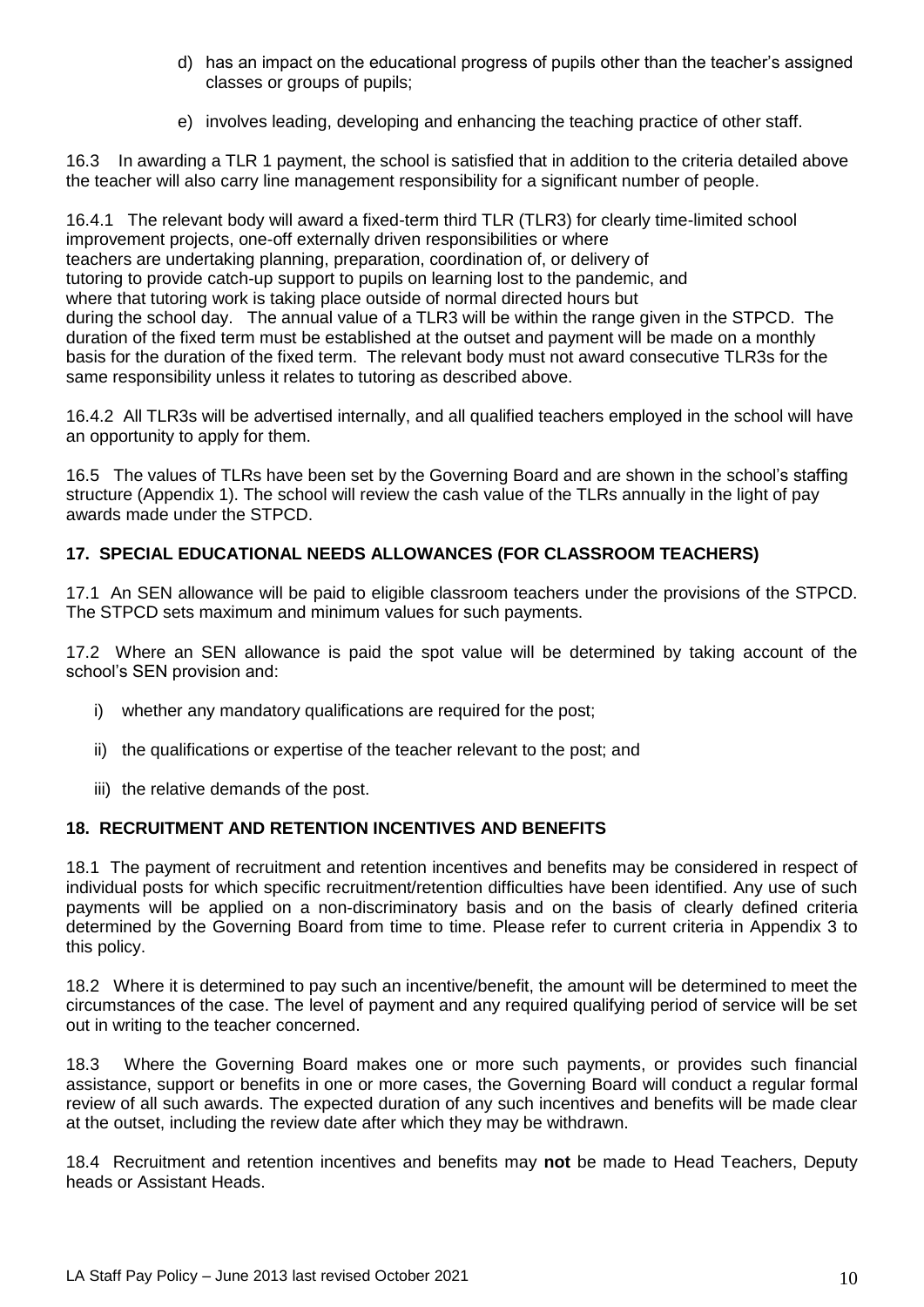## **19. OUT-OF-SCHOOL HOURS LEARNING ACTIVITIES ("OOSHLA")**

19.1 The school acknowledge that some teachers supervise out of school activities i.e. sports club, drama and music productions, revision classes and other events purely on a voluntary basis. The school is extremely grateful to teachers who support pupils in this way. The school acknowledges that these activities are entirely voluntary and that teachers should not feel under any obligation (moral or contractual) to provide these services. The school also acknowledge that many other teachers support pupils in other ways.

19.2 There may be times where the governors feel that it is in the best interest of the school to provide certain out of school learning activities on a more formal basis. In these cases the school may offer a payment to a teacher who undertakes such activities. No teacher will be compelled to offer such an activity but, where they do, the governors will expect a more formal commitment from the teacher and that the head teacher may direct the place, timing, frequency of the activity as well as which pupils take part and the content. In these circumstances the school will offer a payment to the teacher equating to the annual outer London salary at the top of the main scale divided by 975. This amount includes an element for preparation/marking etc.

## **20. ADDITIONAL PAYMENTS – TEACHERS**

20.1 The Governing relevant body may make such payments as they see fit to a teacher, including a head teacher, in respect of-

- (a) continuing professional development undertaken outside the school day;
- (b) activities relating to the provision of initial teacher training as part of the ordinary conduct of the school;
- (c) participation in out-of-school hours learning activity agreed between the teacher and the head teacher or, in the case of the head teacher, between the head teacher and the relevant body;
- (d) additional responsibilities and activities due to, or in respect of, the provision of services by the head teacher relating to the raising of educational standards to one or more additional schools, unless appointed to more than one school on a permanent basis.

## **21. SALARY SAFEGUARDING - TEACHERS**

21.1 Salary safeguarding will be paid to eligible teachers and in line with the provisions of the STPCD.

## **22. REVIEW OF PAY DECISIONS AND APPEAL ARRANGEMENTS – TEACHERS**

## **22.1 Review**

22.1.1 Where a teacher is not satisfied with a pay recommendation, they should seek to resolve this informally with the appropriate manager within 10 working days of receiving the decision.

22.1.2 Where this is not possible, the teacher may request a formal review of pay. This should be made in writing to the headteacher.

22.1.3 A formal hearing will be arranged and the panel will normally consist of the headteacher and another senior leader in the school who has not been involved in the pay decision. Where this is not possible, it may be necessary for a governor to sit on the panel.

22.1.4 The outcome of the meeting will be conveyed to the teacher in writing within 7 working days.

22.1.5 There is a right to appeal against this decision.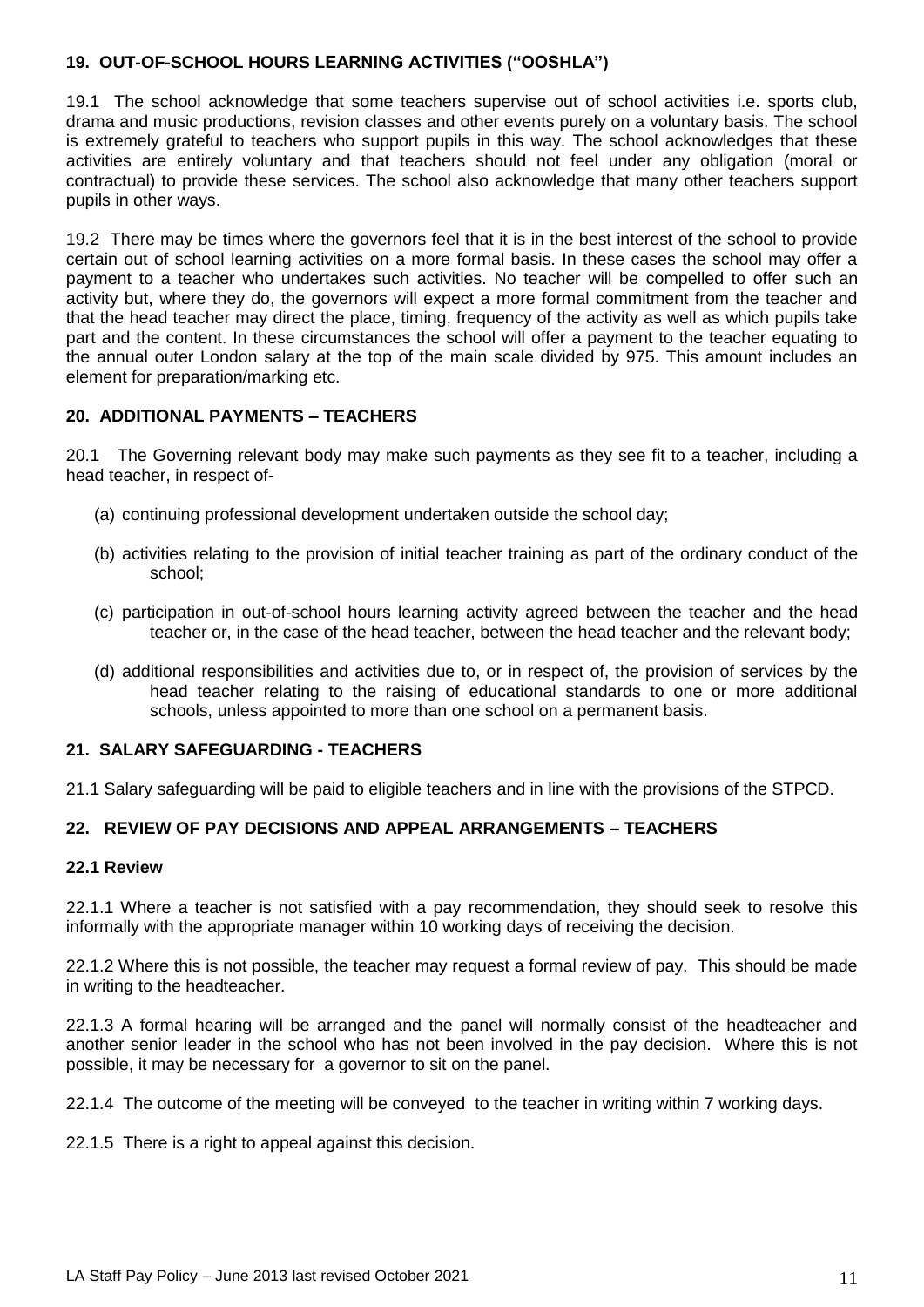## **22.2 Grounds for Appeal**

22.2.1 An appeal against a pay decision can be lodged within 10 working days of the date when the teacher receives written confirmation of their pay decision or of the date when the teacher receives the outcome of the pay review. It must clearly state the grounds for the appeal.

22.2.2 The only grounds which will be accepted as the basis of an appeal are that the person by whom the decision was made are claimed to have: -

- a. Incorrectly applied any provision in the School Teachers' Pay & Conditions Document
- b. Failed to have proper regard to statutory guidance
- c. Failed to take proper account of relevant evidence
- d. Taken account of irrelevant or inaccurate evidence
- e. Been biased and/or unlawfully discriminated against the teacher

22.2.4 The appeal will be heard by a committee of the Governing Board and their decision will be final.

22.2.5 The outcome of the appeal will be conveyed to the teacher in writing within 7 working days of the hearing.

#### **22.3 Right to be accompanied**

22.3.1 The teacher has the right to be accompanied by a work based colleague or trade union representative at the pay review hearing and the appeal hearing. If the employee's representative is not available at the time fixed for the meeting, it must be rescheduled to accommodate the availability of the companion, so long as a reasonable alternative date is proposed which is within 5 working data of the originally proposed date.

22.4 This process performs the function of the grievance procedure on pay matters and decisions cannot therefore be reopened under general grievance procedures.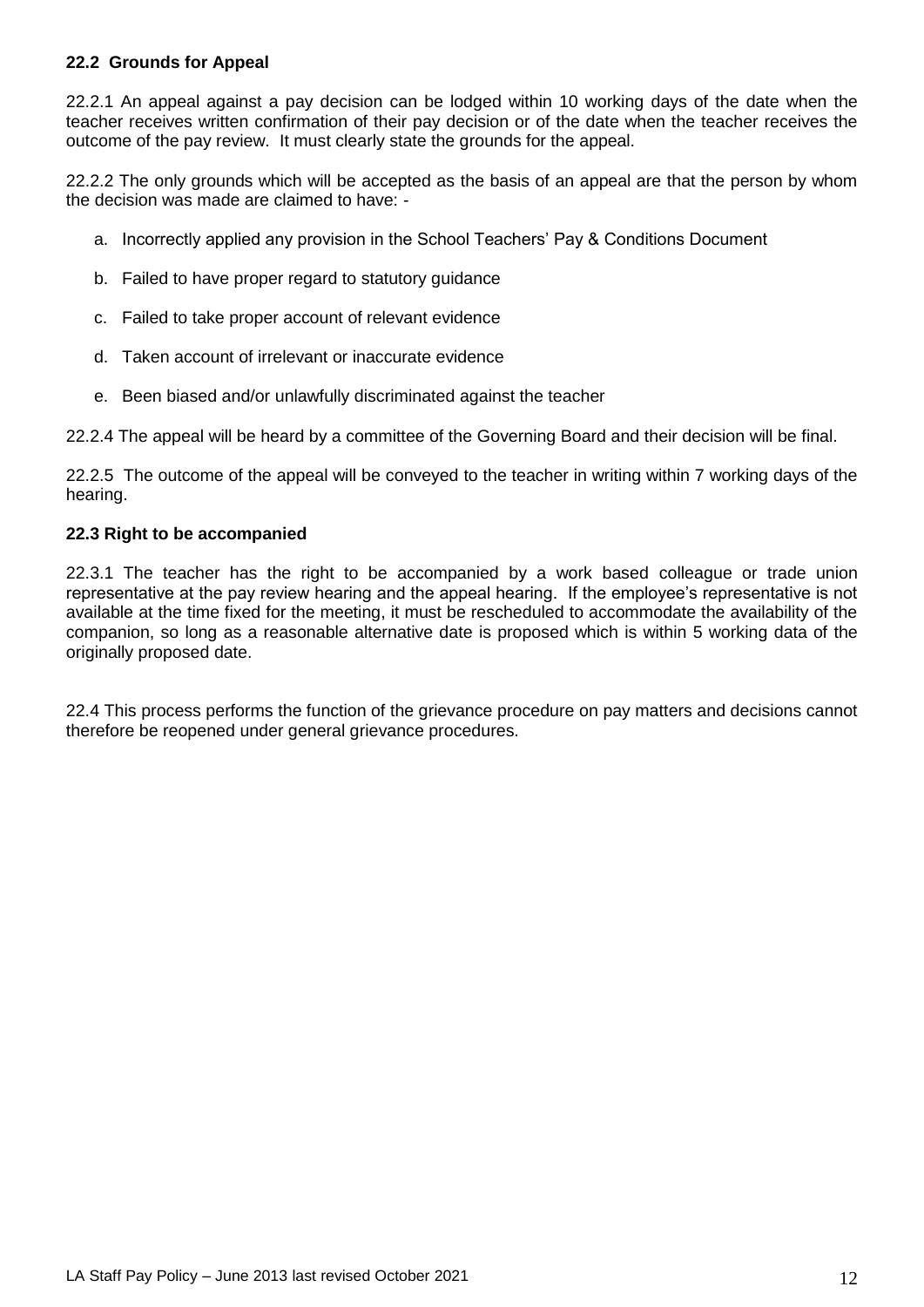# **PART 2 – SUPPORT STAFF**

As a community school this section should be read in conjunction with the Council's Single Status Collective Agreement and the Council's Employment Based Cost Review Collective Agreement. A copy of these Agreements can be obtained from [www.croydonhr.co.uk.](http://www.croydonhr.co.uk/)

## **23. EMPLOYMENT BASED COST REVIEW (EBCR)**

23.1 The Council's Collective Agreement is incorporated into the school's support staff contract of employment.

The Collective Agreement changed the following terms and conditions of employment with effect from 1 April 2011:

- Incremental progression
- Overtime payments
- Weekend and night working
- Shift pay
- Car allowances and mileage rates
- Pay protection
- Redundancy pay
- Annual leave

## **24. STAFFING STRUCTURE**

- 24.1 The school has agreed a staffing structure for support staff working at the school and this is attached at Appendix 1. The structure ensures that there is appropriate line management of all staff.
- 24.2 The work to be undertaken by each postholder and the outcomes to be achieved will be set out in a role profile, along with a person specification setting out the criteria for each post. Generic role profiles are available from the Council's Workforce and Community Relations (formerly known as HR & OD) or from [www.croydonhr.co.uk.](http://www.croydonhr.co.uk/)

## **25. GRADING OF POSTS**

- 25.1 The school will consult the Council about the grading of all support staff posts in accordance with the requirements of the School Standards and Framework Act 1998.
- 25.2 The school acknowledges that the Council has, as part of the Single Status Agreement, a recognised process to determine the salary grade for all posts within Croydon schools.
- 25.3 The school will be mindful of their obligations under equal pay legislation when making recommendations about support staff pay and grading. In putting together the role profile for a post, the school will refer to the Council's job evaluated role profiles and associated guidance. Where the school wishes to employ support staff to take on a new kind of role that does not have a direct comparator within the Council, it will consult the Council at the point of determining the role profile to carry out a job evaluation. The school will consider any pay and grading issues the Council may raise before putting forward a formal recommendation.

## **26. STARTING SALARY POINT**

- 26.1 The actual pay point within the salary range for each newly appointed employee will be at the minimum spinal column point (scp) of the grade unless:
	- (i) The person appointed is an existing employee of Croydon Council (or an employee of the Governing Board of a voluntary aided or foundation school within the LA) and the employee is being redeployed. Please refer to the [www.croydonhr.co.uk](http://www.croydonhr.co.uk/) for the schools redeployment policy and salary protection.
	- (ii) The person appointed is not currently paid on a salary range assessed in accordance with the salary policy of Croydon Council, in which case a starting salary point above the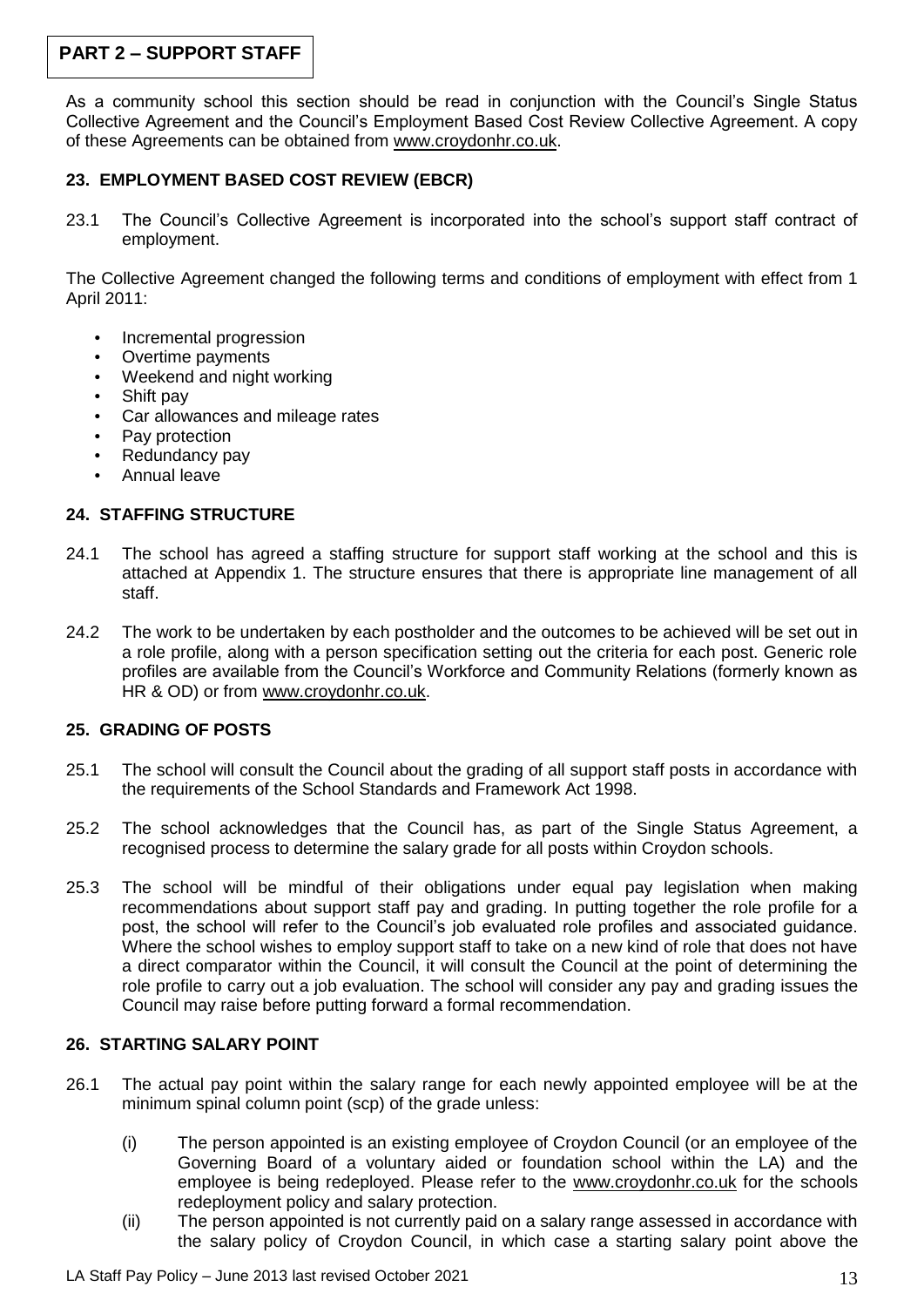minimum of the range may be agreed by the Headteacher in exceptional circumstances, taking into account the difficulty in recruiting to the post and the newly appointed employee's:

- 
- (a) current actual pay<br>(b) recent relevant exp recent relevant experience and qualifications.

#### **27. INCREMENTAL PROGRESSION AND ACCELERATION**

Unless staff are appointed on the top spinal point of their grade staff are entitled to incremental progression to the top of their grade. Annual increments, where applicable, are payable on 1st April each year. The first increment will be payable as follows:

| Commencement of<br>of<br><b>Date</b><br><b>Employment</b> | <b>First Increment</b>                                     |
|-----------------------------------------------------------|------------------------------------------------------------|
| 1st October to 31st March                                 | After the completion of 6 months' service in the<br>Grade. |
| 1st April to 30th September                               | On the 1st April following the appointment.                |

Incremental progression on the salary range for a post in this school is awarded on the basis of receiving an overall rating of (excellent) in staff annual assessment for the previous performance year; and having headroom to progress in their grade.

#### **28. TERM TIME ONLY WORKING AND ANNUAL LEAVE**

#### **Term Time Working**

28.1 The calculation for support staff who work term-time only for a full holiday entitlement is 7.2 or 7.6 weeks (made up of 28 or 30 days' annual leave plus 8 bank holidays) for the number of weeks worked in a year. For staff who works 39 weeks each year this will mean their pay is based on 46.2 or 46.6 working weeks.

#### **All Year Round Working**

28.2 The annual leave year extends from 1st April to 31st March. All leave should be requested and taken only after agreement with the headteacher or manager concerned. All leave is agreed subject to service requirements and the school reserves the right to require staff to take leave on dates determined by the school.

The whole year entitlement is as follows:

| (a) | <b>Basic Entitlement:</b>                                                 |                                  |
|-----|---------------------------------------------------------------------------|----------------------------------|
|     | Staff on grades between Grade 1 and Grade 10                              | 28 days<br>$(5.6 \text{ weeks})$ |
|     | Staff on grades Grade 11 and above                                        | 30 days                          |
| (b) | Staff with at least five years' continuous local<br>government employment | 30 days<br>$(6.0$ weeks)         |

- 28.3 The school will have discretion when filling a vacant post to determine the number of weeks and the number of hours per week for which the employee will be contracted to work. In addition, the school will ensure that staff receives the appropriate pro-rata payments for holidays in accordance with the National Conditions of Service.
- 28.4The contract issued will show the number of hours and weeks to be worked. Staff will receive equal payments each month throughout the year except where extra payment is to be made for any temporary additional hours worked.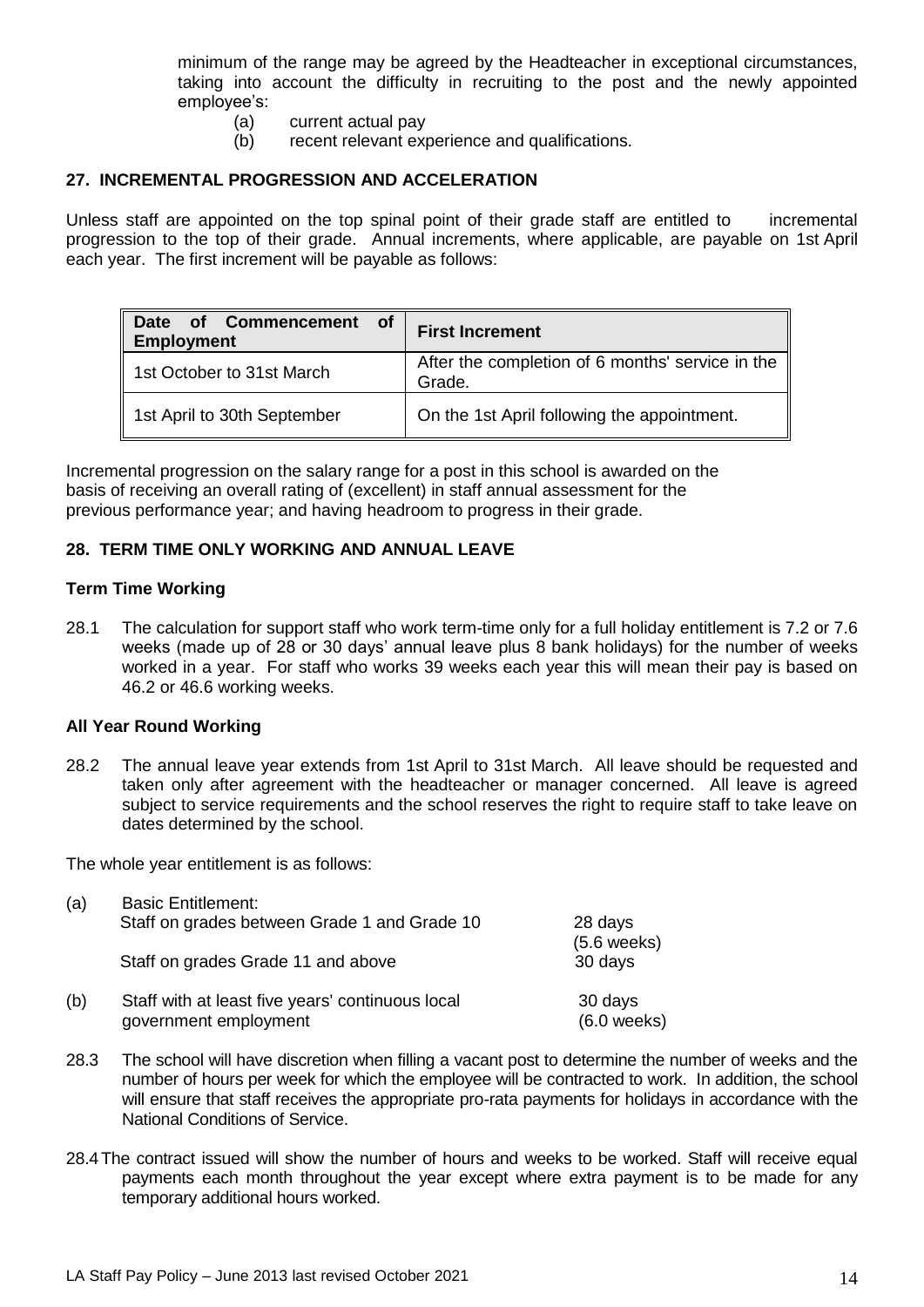## **29. AUTHORISING AND PAYING FOR WORKING ADDITIONAL HOURS**

- 29.1 The total number of hours of work for all support staff will be determined at the time of appointment.
- 29.2 Where staff work additional hours, with the prior agreement of the head teacher, additional payment or time off in lieu will be arranged.
- 29.3 There are no overtime payments for staff at or above grade 12, unless the overtime hours worked are for duties outside the scope of their substantive role. Where such overtime is worked, it will be paid at plain time. Staff at this level will retain normal working hours of 36, but will be expected to work all reasonable hours required to discharge the duties of their post.

The table below shows the qualifying time for night working is 8pm to 6am. Shift patterns worked within Monday to Saturday 6am to 8pm do not attract additional payments.

| No enhancement                                                                                                                                             |
|------------------------------------------------------------------------------------------------------------------------------------------------------------|
| Enhancement of 33%                                                                                                                                         |
| No enhancement except for those employees in<br>post on 1 April 2008 who were already receiving an<br>enhancement, in which case an enhancement of<br>33%. |
| Enhancement of 33%                                                                                                                                         |
| Enhancement of 75%                                                                                                                                         |
| Enhancement of 33%                                                                                                                                         |
| Enhancement of 100%                                                                                                                                        |
|                                                                                                                                                            |

For staff at grade 12 or above, payment will be paid at plain time.

## **30. REWARDING ADDITIONAL DUTIES (FORMERLY KNOWN AS HONORARIA)**

## *NB Schools should include the paragraph below if they have adopted or intend to adopt this policy*

30.1 The school recognises that there may be a need for support staff to take on additional duties where a vacancy exists, during periods of absence, leave or reorganisation or because project work beyond normal requirements has to be undertaken. The school will decide how to deal with the additional duties and will bear in mind the school's Equal Opportunities Policy when doing so. Staff will be rewarded for additional duties as a short term measure where the duration is for a minimum of 4 weeks up to a maximum of 6 months. Rewarding additional duties is a temporary arrangement and is not a permanent promotion. The Governing Board has adopted the School's Rewarding Additional Duties policy and procedure, please refer to [www.croydonhr.co.uk](http://www.croydonhr.co.uk/) for details. Where the school, requires a member of staff to undertake additional duties, this will be in line with the above policy.

## **31. RETIREMENT**

- 31.1 The provisions of the Local Government Pension Scheme ("LGPS") apply in relation to "normal" and "early retirement" as supplemented by the Council's policy regarding "discretionary" pension provisions (e.g. early retirement, as below).
- 31.2 The school will be guided by the Council's policy on early retirements currently in force. In considering all cases for early retirement the school will seek early advice from the schools HR provider.

## **35. APPEAL ARRANGEMENTS – SUPPORT STAFF**

32.1 Staff can appeal against a pay decision if it is for one of the following reasons: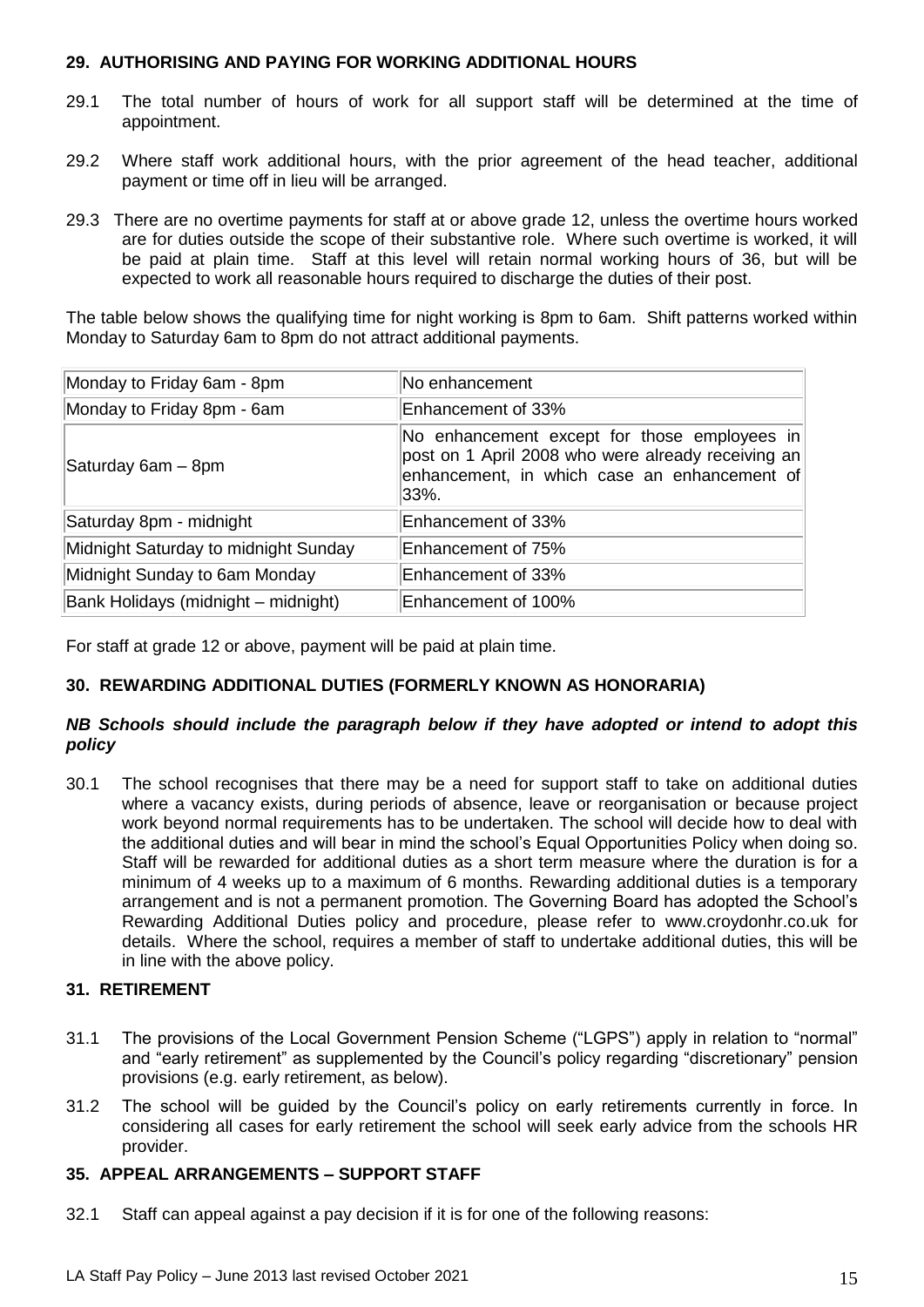#### **Appeal against withholding of an increment**

32.2Staff may appeal the performance rating if it results in their annual increment being withheld. Advice from the schools HR provider will be sought if the jobholder disagrees with the overall rating given for their PDCS or if their performance rating results in their annual increment being withheld.

Further details are located in the schools PDCS policy a copy can be located in the school or from [http://www.croydonhr.co.uk.](http://www.croydonhr.co.uk/)

#### **Appeal against Job Evaluation grading**

32.3 Advice from the schools HR provider will be sought if the appeal relates to the grading of the post, as determined under the Single Status JE Scheme.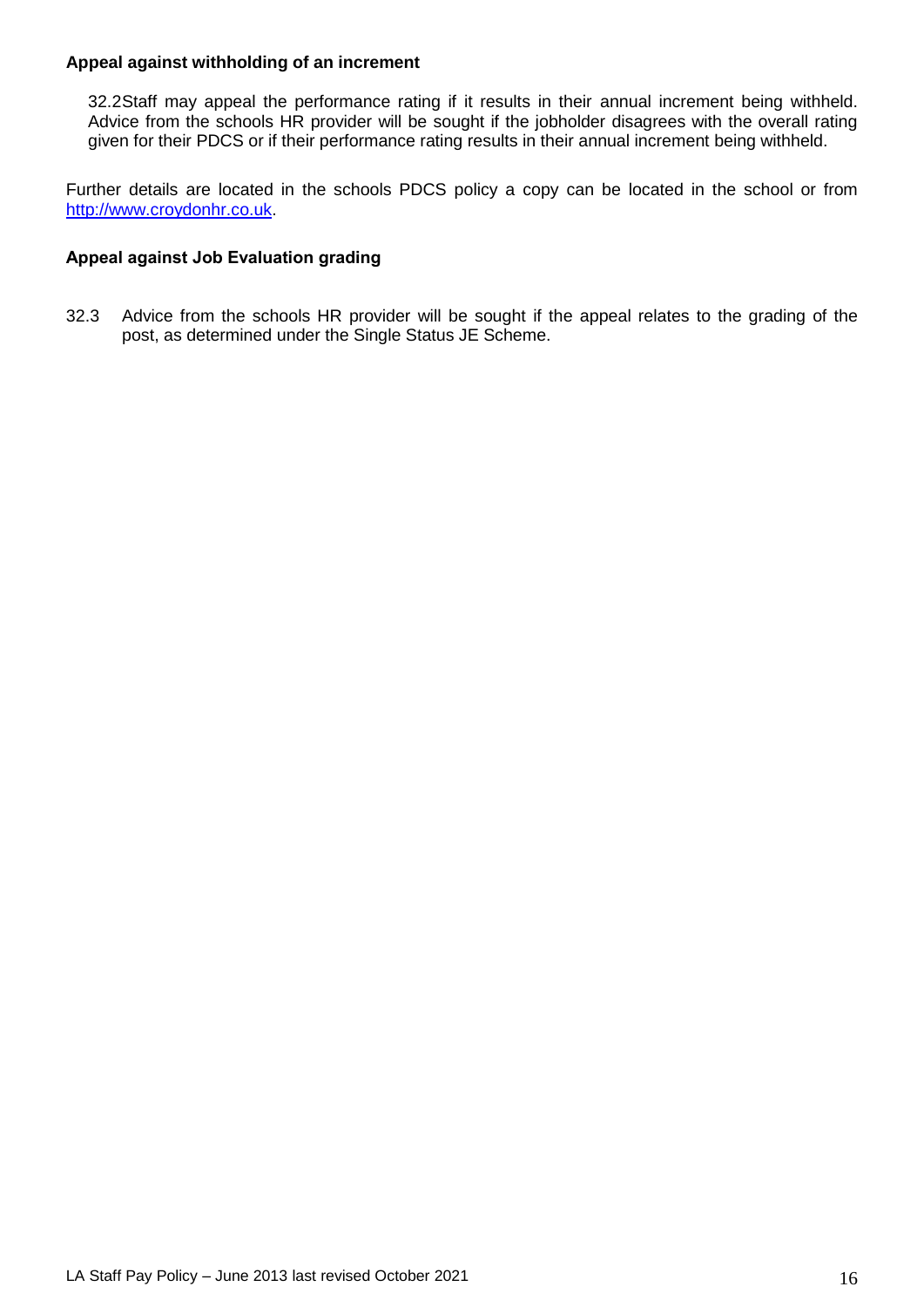## **Staffing Structure**

## Staffing Structure for Beaumont Primary School

#### Establishment as at 1 September 2021

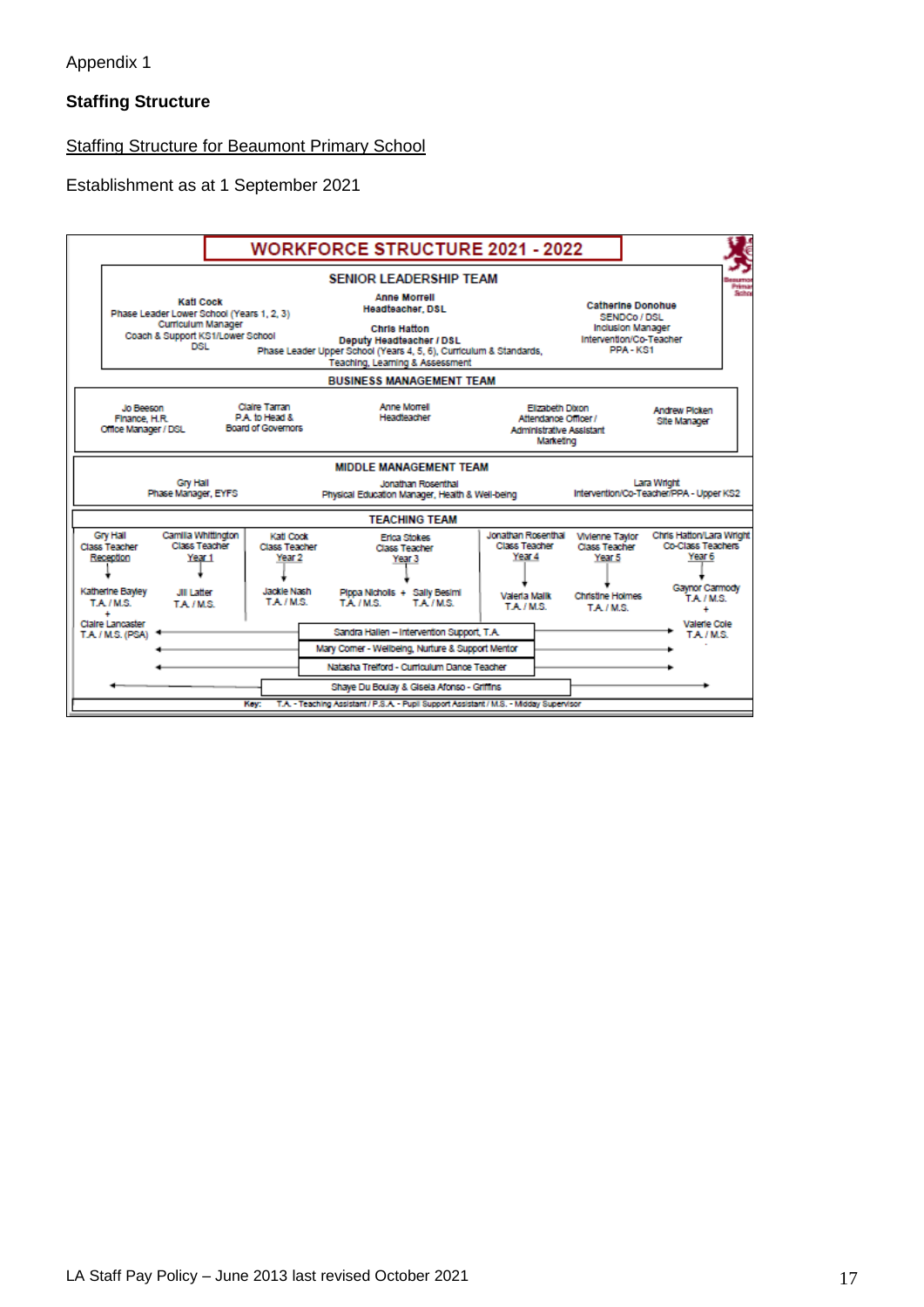## **Suggested Terms of Reference for the Pay Committee**

## **Membership**

Membership shall consist of at least three governors. The headteacher will attend in an advisory capacity and will withdraw when his / her salary is under discussion.

## **Clerking**

The Governing Board clerk will clerk this committee. In the event this is not possible, a cover Governing Board clerk will be requested. Only in rare circumstances will the clerk be a governor of the committee. It is not appropriate for a member of school staff to cover this meeting.

## **Quorum**

Three Governors

## **Frequency and conduct of meetings**

- The Governing Board will appoint the Chair of the Committee at the beginning of the academic year.
- The Committee will meet when pay decisions have to be made and in line with the timeframe in the pay policy
- The agenda and all associated papers must be prepared and distributed at least seven days before the meeting.
- The draft minutes must be typed, approved by the committee chair and distributed to pay committee governors within 14 days of the meeting, and at least 7 days before the full Governing Board meeting.

## **Responsibilities**

- To implement the Pay Policy in a fair and objective manner and to consider any individual representations that may be made in respect of pay decisions.
- To oversee the annual pay review for each member of staff, including the leadership group, based on the criteria set out in the Pay Policy.
- On the basis of recommendations from the headteacher, make the determination about all applications to the upper pay range.
- To observe all statutory and contractual obligations, including making arrangements to notify pay decisions to individual members of staff within appropriate timescales.
- To minute clearly the reasons for all decisions and report these decisions to the next meeting of the Governing Board.
- To recommend to the Governing Board the annual budget required for pay purposes, including provision for discretionary pay advancement arising from performance reviews.
- To keep informed of relevant developments including legislation and statutory guidance affecting the Pay Policy and to review and to recommend changes or modification to the Governing Board, as appropriate and at lease annually.
- To establish a moderation panel for staff appraisal.
- To quality assure and moderate the processes for pay progression.
- To review annually trends in pay progression, including an analysis of progression across specific groups of staff.
- If appropriate, to work with the School's link advisor.
- Decisions about starting salary for members of staff (except the headteacher) will be delegated to the headteacher or selection panel as appropriate
- In the case of a new headteacher appointment, the full Governing Board will determine the salary range, however the determination of the starting salary will be made by the selection panel under their delegated powers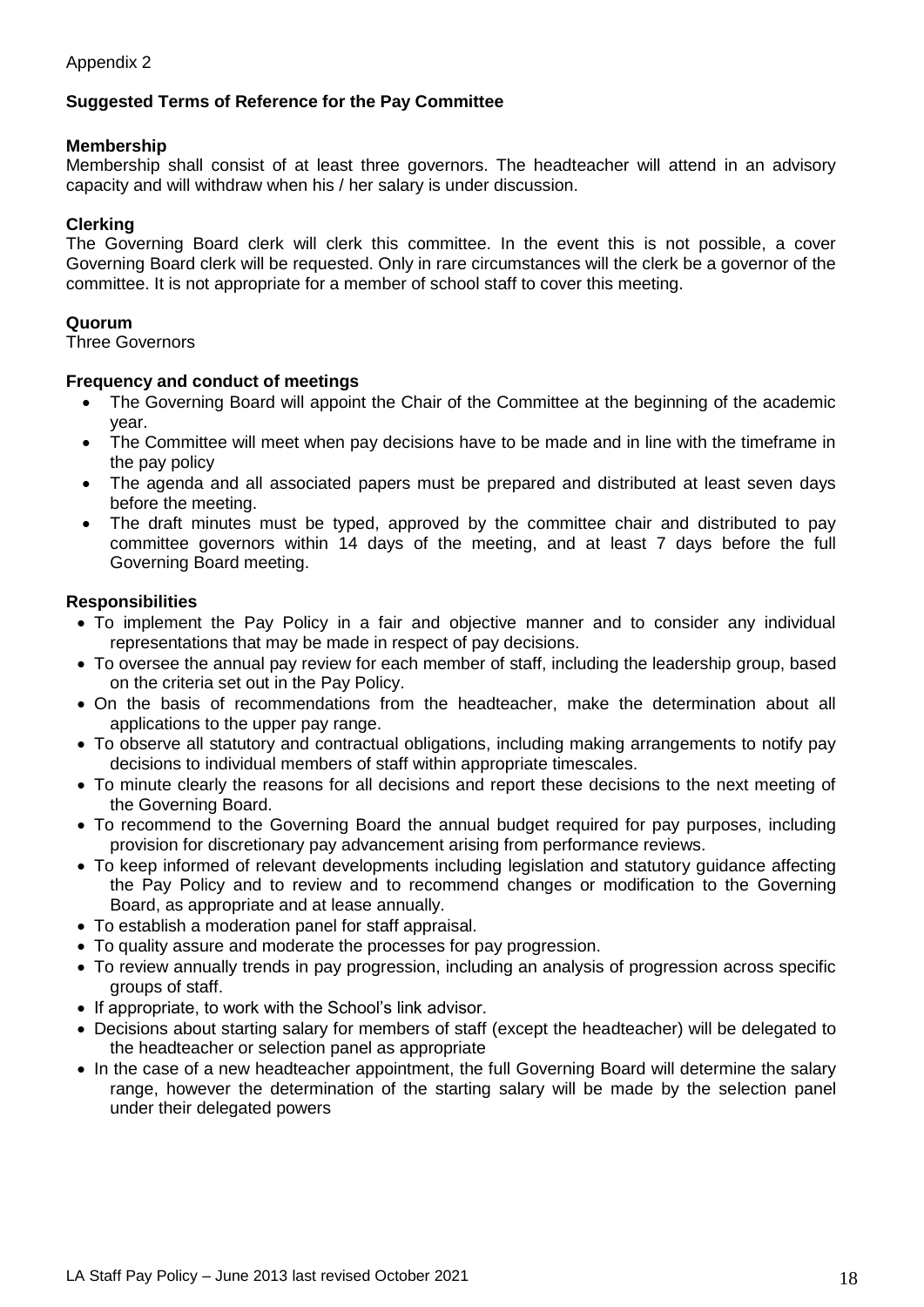Appendix 3

## **Sample Criteria for Recruitment & Retention Incentive & Benefits for teachers**

#### **Philosophy**

We believe in the importance of having a school, which is a safe, secure and attractive place to work and where the staff feel valued, empowered and supported.

We believe that retaining, developing and motivating the school's workforce is a key to providing the best education for our pupils.

We believe in a consistent and equitable approach to the appointment of all staff.

The purpose of the allowance is for recruitment and retention, not for carrying out specific responsibilities or to supplement pay in other ways

#### **Allowances**

The Governing Board will review the level of payment/benefits annually.

The Governing Board will make clear at the outset the expected duration of the allowance and the review date after which it may be withdrawn.

A review of rates will be necessary if the Governing Board intends to increase the level of these awards in line with general increases to salaries, or in other circumstances which the Governing Board may determine.

The above will be kept under review and subject to change.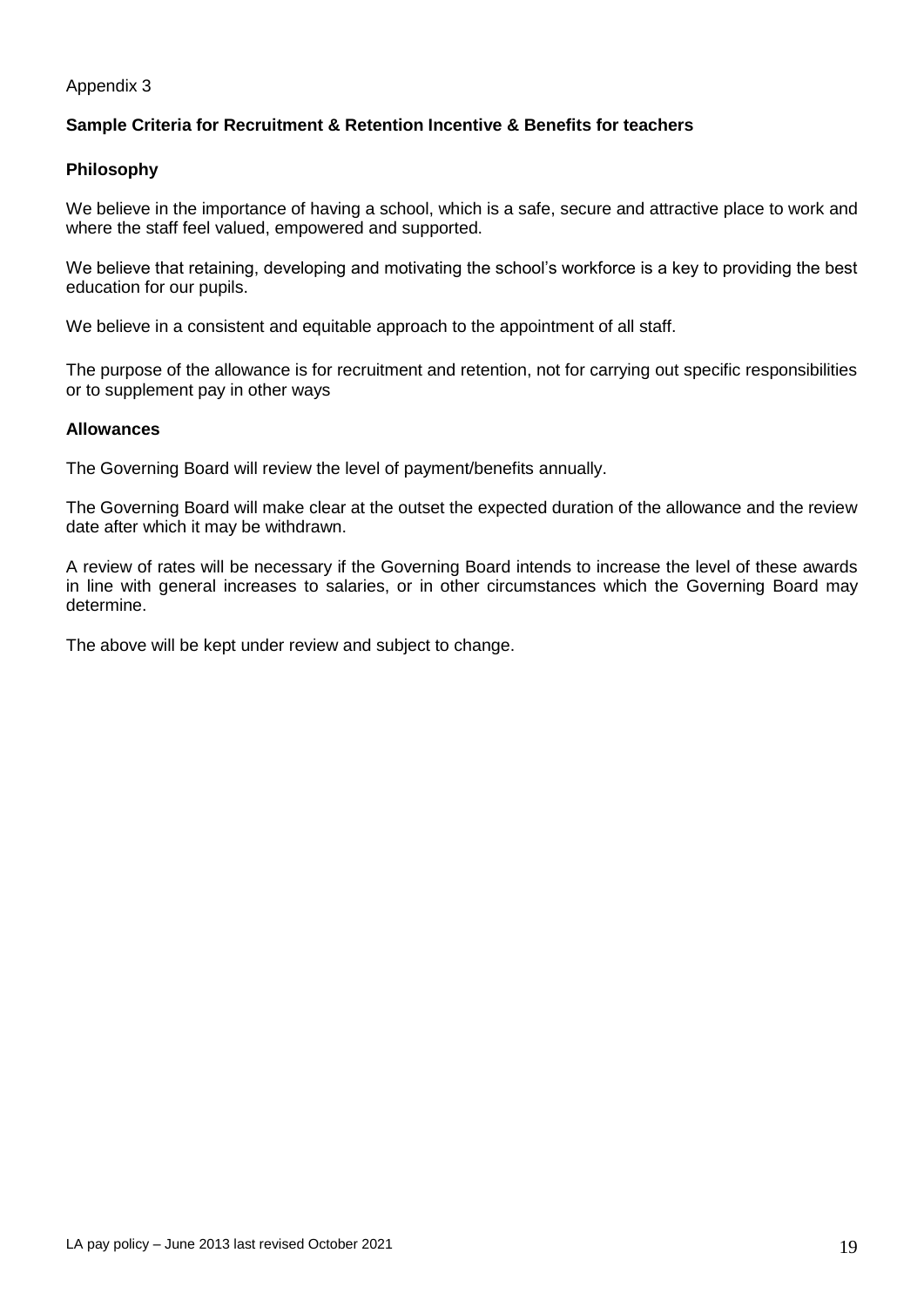## Appendix 4

## **Teacher Pay Progression based on Performance**

#### Basis for judging performance

In this school judgements of performance will be made against:

- **Objectives**
- Teacher Standards
- Impact of teaching over time

The rate of progression will be differentiated according to an individual teacher's performance. Teachers on the main pay range with an overall assessment of Level 1 will receive two increments\* and teachers on the main pay range with an overall assessment of Level 2 will receive one increment\*. Teachers on the upper pay range will receive one increment if the overall assessment in the preceding two years is Level 1.

For exceptional overall performance the Headteacher may consider awarding more than two increments\*.

(\*Increments are in the context of the pay scales used in appendix 5 of this policy which are based on reference points)

The decision about whether a teacher progresses will be based solely on whether the stated criteria are met; there will be no 'quota' imposed for financial or other reasons.

The use of evidence, and the need for it to be proportionate and minimise workload is explained in the appraisal policy. Teachers should be aware of the evidence that will be used when the assessment of their performance is made.

**Objectives** will be graded on the basis of exceeded, met, partially met and not met.

When assessing objectives, the reviewer will use their professional judgement taking account of circumstances and the aspirational nature of the objectives.

**Teacher Standards** will be graded on the basis of exceeded, met, partially met and not met. All eight teacher standards will be individually graded and score allocated to the grades with 3 points for exceeded, 2 points for met, 1 point for partially met and 0 points for not met. A total score for the teacher standards will be reached, with the maximum score being 24.

**Impact of teaching over time** will be informed by a range of activities which may include:

- Classroom observation
- Book scrutiny
- Pupil progress

The evaluation will be on the following basis:

- Level 1 Highly effective teaching leading to pupil outcomes above expectations
- Level 2 Effective teaching leading to pupil progress in line with expectations

Level 3 - Weaknesses in teaching are limiting pupil progress

Level 4 – Ineffective teaching leading to poor pupil progress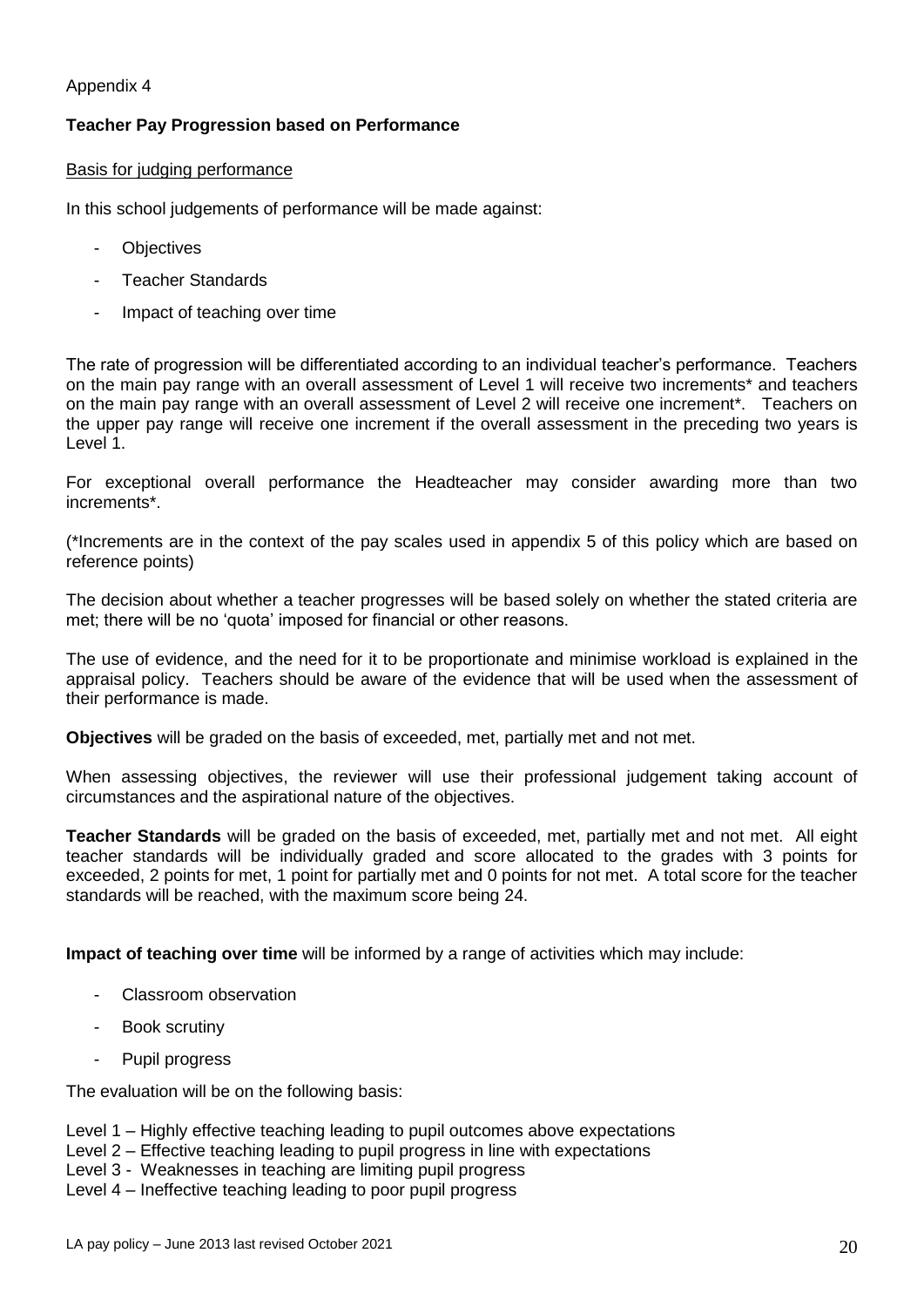## Overall assessment

An overall assessment of performance will be made. All the criteria listed in each category must be met in order to achieve the overall grade.

| Level 1<br>as <sub>0</sub>    | $\frac{2}{3}$ of objectives exceeded<br>A score of 20+ on teacher standards (but with no individual standard being graded                            |
|-------------------------------|------------------------------------------------------------------------------------------------------------------------------------------------------|
|                               | Impact of teaching over time level 1                                                                                                                 |
| Level <sub>2</sub><br>as $0)$ | All objectives are met<br>A score of 16+ on teacher standards (but with no individual standard being graded<br>Impact of teaching over time level 2+ |
| Level 3                       | At least one objective met and the others partially met<br>A score of 8+ on teacher standards<br>Impact of teaching over time level 3+               |
| Level 4                       | Where the teacher has not met the above criteria                                                                                                     |

## **Unqualified Teachers**

The same principles will apply to unqualified teachers however different overall scores on **Teacher Standards** will apply as follows:

- Level 1: 16+
- Level 2: 12+
- Level 3: 8+
- Level 4: Less than 8

## **Newly Qualified Teachers**

NQTs should receive incremental progression in line with the principles stated in this appendix. NQTs receive regular feedback during their induction year, and schools should determine how best to use this information. A guidance note, 'Pay Progression: NQTs" has been produced and schools may wish to refer to this document as a basis for making the pay assessment.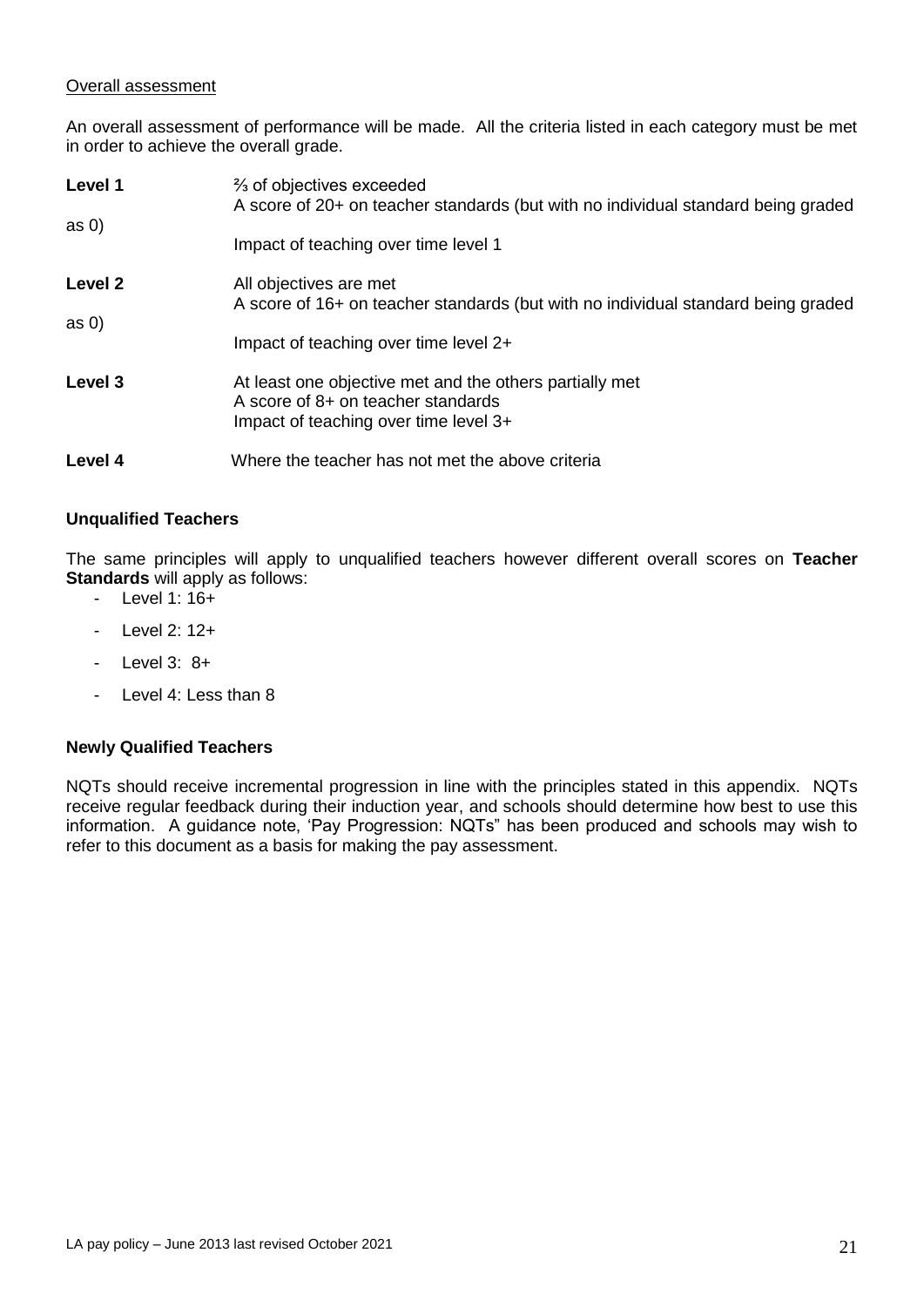## **Croydon Pay Scales**

This appendix to the model pay policy for Croydon schools uses pay scales based on the Outer London Area pay ranges.

It can be used by academies, but it should be noted that references to statutory terms and conditions do not apply to them, although they may choose to continue to model their pay arrangements on the School Teachers' Pay and Conditions Document.

Schools that choose not to adopt these pay scales must ensure that the minimum and maximum of their pay scales are those shown in STPCD for both the leadership group and for the pay ranges for teachers.

The statutory ranges for allowances have been included in this appendix for ease of reference.

#### **Leadership Pay**

*However, Points 18\*, 21\*, 24\*, 27\*, 31\*, 35\*, 39\* and 43 on the Leadership Pay Range are the salary figures for head teachers at, or moving to, the top of the school group ranges only. These different figures are a legacy of the 2015 STPCD which provided for no uplift to the maxima of the eight head teacher group ranges.* 

| <b>Leadership Group Pay</b><br><b>Reference Points</b> | 2019<br>£ | 2021<br>(Last Uprated 2020)<br>£ |
|--------------------------------------------------------|-----------|----------------------------------|
| L1                                                     | 44,323    | 45,542                           |
| L2                                                     | 45,353    | 46,601                           |
| L <sub>3</sub>                                         | 46,400    | 47,676                           |
| L4                                                     | 47,479    | 48,785                           |
| L5                                                     | 48,582    | 49,919                           |
| L <sub>6</sub>                                         | 49,714    | 51,082                           |
| L7                                                     | 50,969    | 52,371                           |
| L8                                                     | 52,067    | 53,499                           |
| L <sub>9</sub>                                         | 53,284    | 54,750                           |
| L10                                                    | 54,571    | 56,072                           |
| L11                                                    | 55,898    | 57,436                           |
| L12                                                    | 57,117    | 58,688                           |
| L13                                                    | 58,465    | 60,073                           |
| L14                                                    | 59,833    | 61,479                           |
| L15                                                    | 61,241    | 62,926                           |
| L <sub>16</sub>                                        | 62,787    | 64,514                           |
| L17                                                    | 64,156    | 65,921                           |
| $L18*$                                                 | 65,038    | 66,827                           |
| L <sub>18</sub>                                        | 65,689    | 67,496                           |
| L <sub>19</sub>                                        | 67,237    | 69,087                           |
| L20                                                    | 68,820    | 70,713                           |

#### **PAY SCALE FOR LEADERSHIP GROUP - Sept 2021**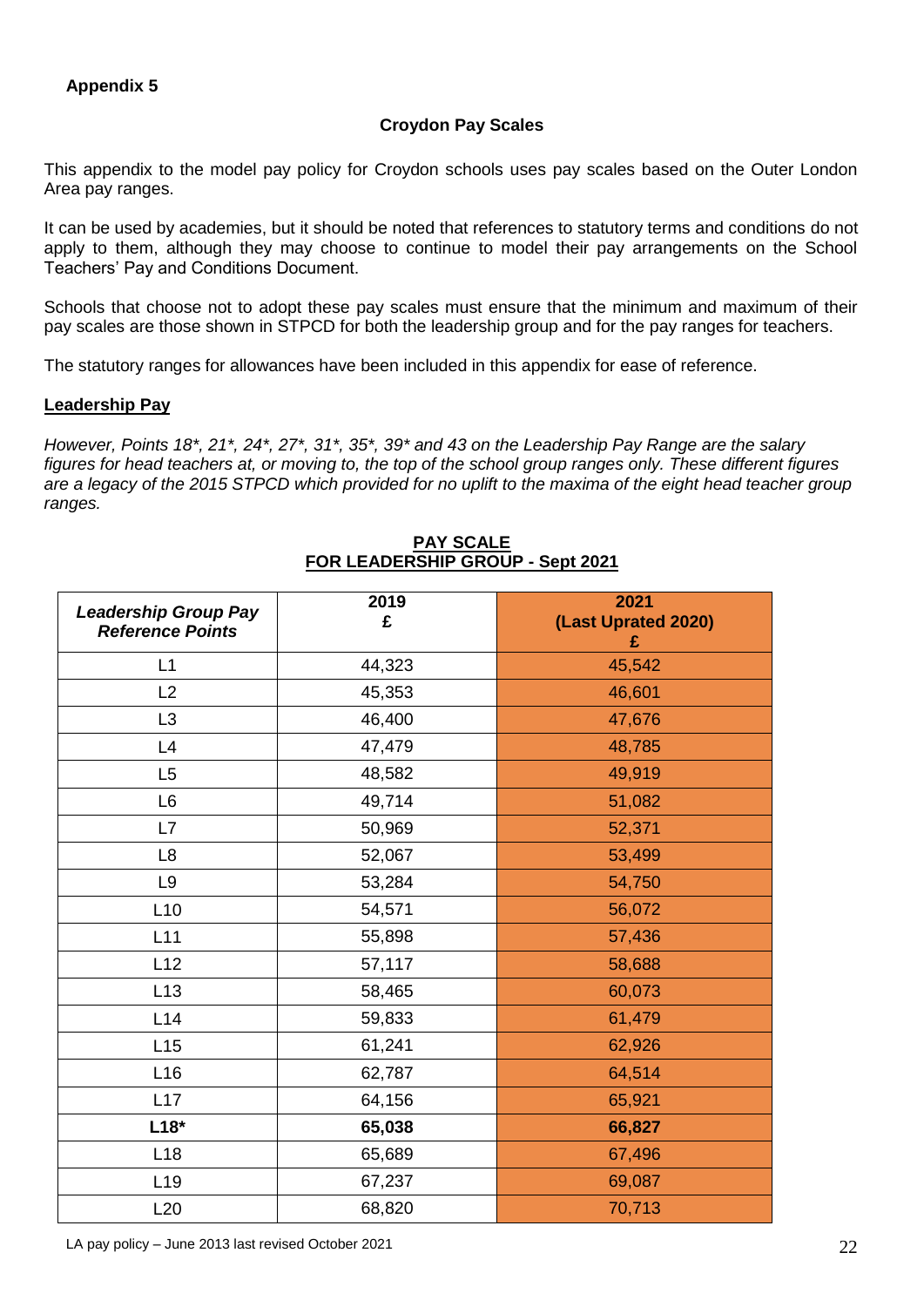| $L21*$          | 69,747  | 71,666  |
|-----------------|---------|---------|
| L21             | 70,445  | 72,383  |
| L22             | 72,107  | 74,090  |
| L23             | 73,812  | 75,842  |
| $L24*$          | 74,816  | 76,874  |
| L24             | 75,564  | 77,643  |
| L25             | 77,361  | 79,489  |
| L26             | 79,194  | 81,372  |
| $L27*$          | 80,272  | 82,480  |
| L27             | 81,075  | 83,305  |
| L28             | 83,007  | 85,290  |
| L <sub>29</sub> | 84,979  | 87,316  |
| L30             | 87,013  | 89,406  |
| $L31*$          | 88,206  | 90,632  |
| L31             | 89,089  | 91,539  |
| L32             | 91,215  | 93,724  |
| L33             | 93,406  | 95,975  |
| L34             | 95,633  | 98,263  |
| $L35*$          | 96,957  | 99,624  |
| L35             | 97,927  | 100,620 |
| L36             | 100,268 | 103,026 |
| L37             | 102,685 | 105,509 |
| L38             | 105,145 | 108,037 |
| $L39*$          | 106,558 | 109,489 |
| L39             | 107,624 | 110,584 |
| L40             | 110,234 | 113,266 |
| L41             | 112,905 | 116,010 |
| L42             | 115,647 | 118,828 |
| L43             | 117,287 | 120,513 |

\* These points and point 43 are the maximum salaries for the eight head teacher group ranges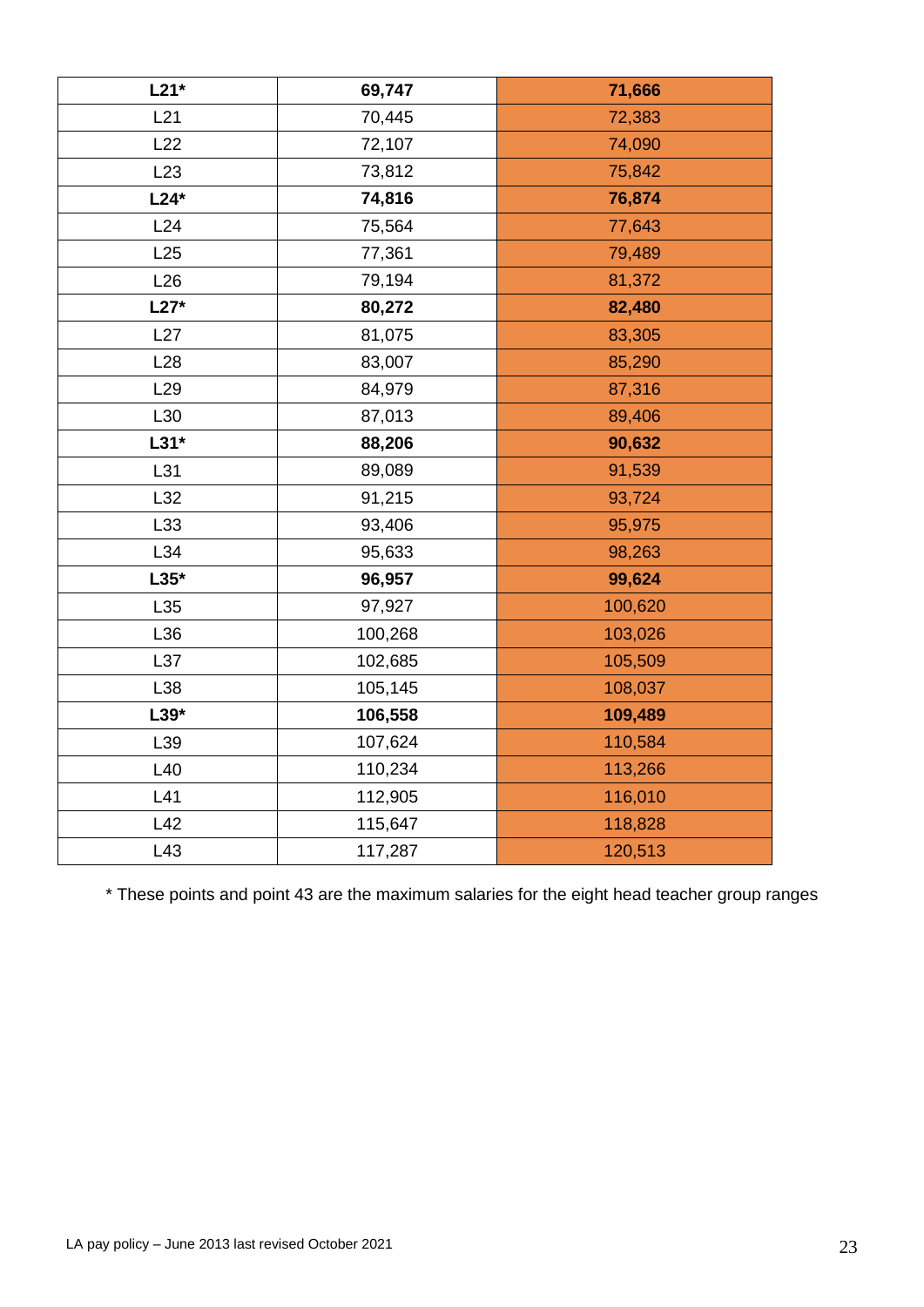## **PAY SCALE**

## **FOR TEACHERS – Sept 2021**

#### *Explanatory note:*

*From 1 September 2021, the only change to pay ranges and allowances was a consolidated award of £250 to all those earning less than £27,419 in Outer London. The pay scales have been adjusted to reflect this, and follow the advisory points as shown in the School Teachers Pay and Conditions Document 2021.*

## **Unqualified Teacher Pay Scale**

| <b>Unqualified Teacher</b><br><b>Pay Reference Points</b> | 2019   | 2021<br>£ |
|-----------------------------------------------------------|--------|-----------|
|                                                           | 21,004 | 21,832    |
| 2                                                         | 23,061 | 23,946    |
| 3                                                         | 25,118 | 26,059    |
| 4                                                         | 27,178 | 27,926    |
| 5                                                         | 29,233 | 30,037    |
| 6                                                         | 31,290 | 32,151    |

#### **Main Pay Scale**

| <b>Main Pay Reference Points</b> | 2019<br>£ | 2021<br>(Last Uprated 2020)<br>£ |
|----------------------------------|-----------|----------------------------------|
| M1                               | 28,355    | 29,915                           |
| M <sub>2</sub>                   | 30,113    | 31,604                           |
| M <sub>3</sub>                   | 31,976    | 33,383                           |
| M4                               | 33,956    | 35,264                           |
| M <sub>5</sub>                   | 36,836    | 38,052                           |
| M <sub>6</sub>                   | 40,035    | 41,136                           |